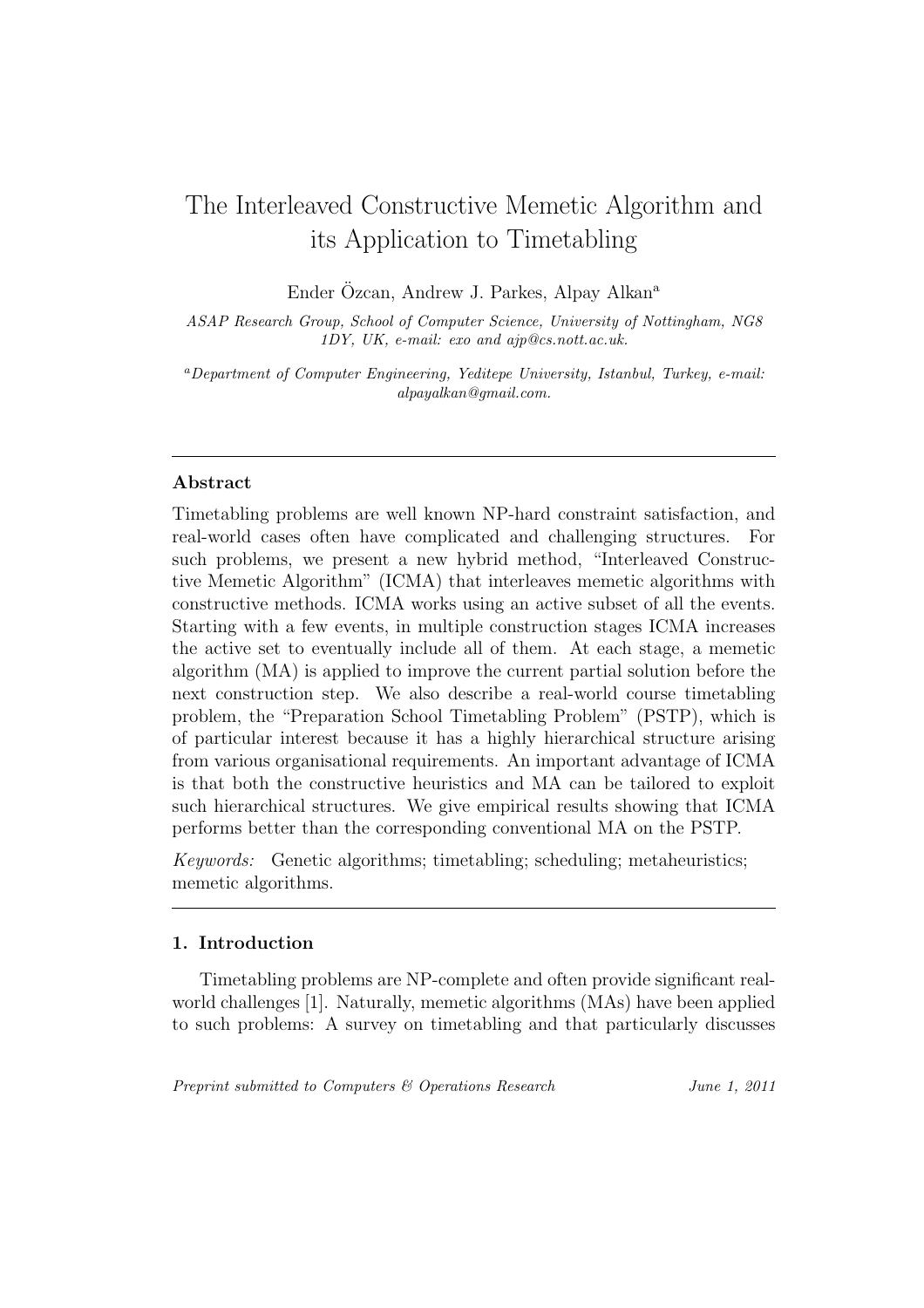the use of MAs can be found in [2]. As common in practical problems, timetabling problems have many different kinds of constraints, and they can be *hard* or *soft*. Hard constraints represent unacceptable situations, whereas soft constraints are less essential preferences. Hill-climbing, and so also MAs, can be designed explicitly to target the different constraint types. For example, Alkan and  $\tilde{O}z$ can (2003) [3] introduced a violation directed hierarchical hill climbing method (VDHC). VDHC performs a local search over the constraint oriented neighborhoods as described in Viana, Pinho de Sousa and Matos (2003) [4] based on the constraint types, their violations and structure of the problem. Ozcan  $(2007)$  [5] extended the study and suggested a heuristic template for designing a set of operators. Before this, a variety of genetic operators and self-adjusting hill-climbers implicitly respecting this template had already been investigated within MAs for solving different timetabling problems in [6], [7] and [8]. The VDHC methods within the MAs that managed multiple constraint based hill climbers turned out to be successful in timetabling.

As standard with MAs, this previous work on VDHC always used the complete problem, that is, it would be working simultaneously on finding suitable reassignments for all of the events. However, it is well-known that constructive methods can also be effective. Such methods work by finding solutions for a subset of events, and then increasing this subset; that is, they work with partial assignments instead of complete assignments. Working with partial assignments and constructive techniques has advantages. Firstly, it allows the use of powerful constructive heuristics and these can incorporate domain knowledge and so be highly effective. Secondly, we also believe that it has the potential advantage of often focussing search effort onto smaller subproblems where the computational search effort might be used more efficiently than on the full problem. This suggests that it could be useful to build a hybrid that tries to get the best of both MAs and constructive methods. Naturally, a randomised constructive method could be used to create new individuals for populations and then MA is applied to the full individual. However, here we give a method in which the MA and construction are tightly connected in that applications of MA and construction are interleaved. We call this new hybrid method the "Interleaved Constructive Memetic Algorithm" (ICMA). This paper will describe this method and show its successful application to a real problem called the "Preparation School Timetabling Problem" (PSTP) (based on an initial study which can be found in [9]).

The "Preparation School Timetabling Problem" PSTP, that we will de-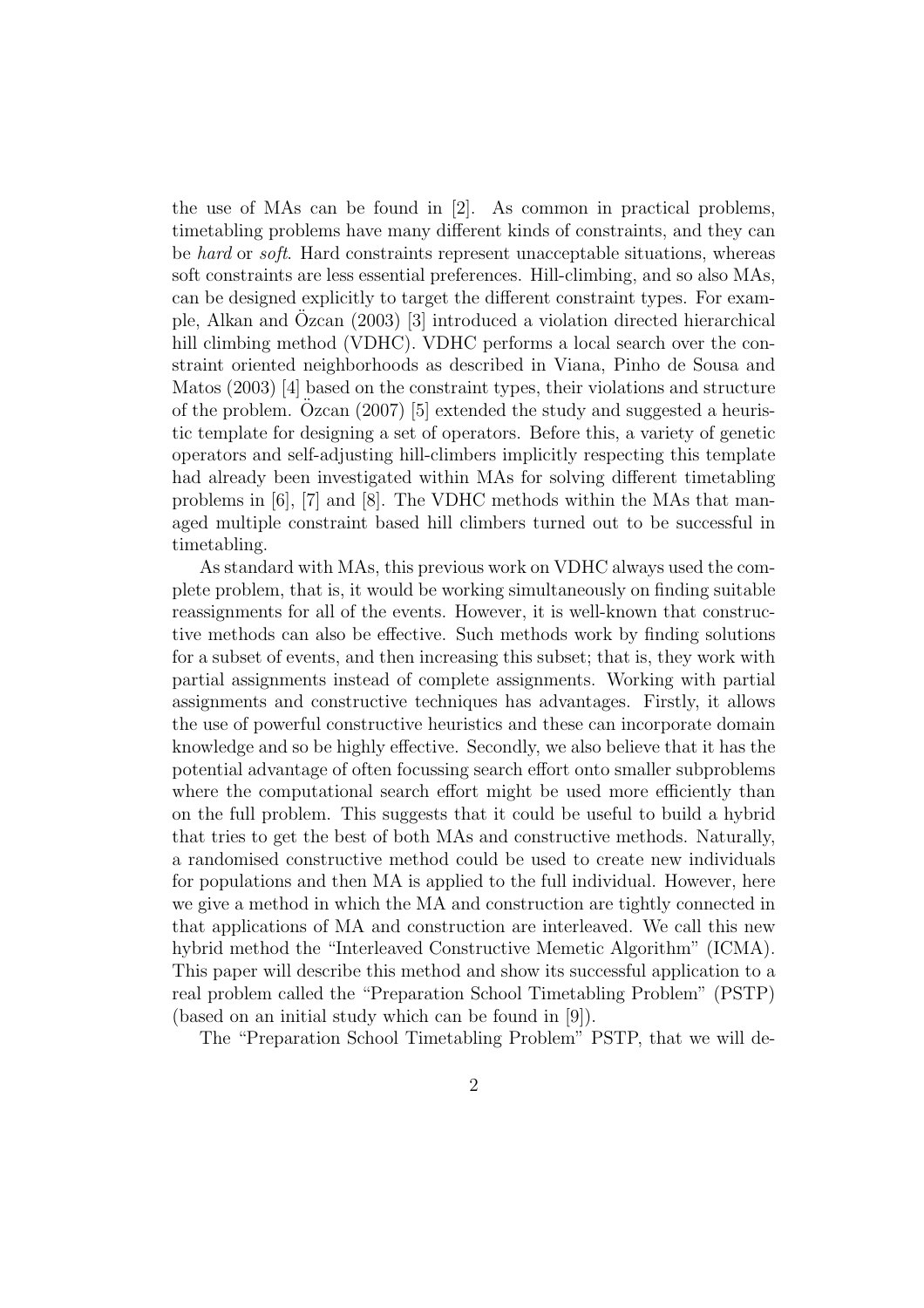scribe, is an example of a Course Timetabling Problem (CTP). These are a subset of timetabling problems that require an arrangement of resources for the teaching of courses, such as teaching events (lectures, classes, etc) to times and rooms, as well as teachers to deliver them. (The PSTP was analyzed initially by Alpay Alkan during his studies on timetabling). Such problems have a wide variety of constraints (these can be categorized further in practical timetabling [10]) and so constraint-directed hill-climbers within an MA framework can be applied. However, the PSTP is also highly hierarchically structured as a result of the administrative and organisational system within the schools. One key advantage we will see of ICMA is that it can successfully exploit this hierarchical/clustered structure. Generally, we believe that this ability to include domain specific heuristics during its interleaved construction, could give ICMA an advantage in many domains besides timetabling.

The structure of the paper is as follows. In Section 2 we briefly survey existing relevant work in timetabling, and the basics of memetic algorithms. Section 3 presents the PSTP, and in particular its hierarchical structure and constraints. The general ICMA method, in the context of timetabling, is given in Section 4. Section 5 gives the details of how ICMA is implemented for the specific case of the PSTP. Experimental evidence for the effectiveness of ICMA is given in section 6: The performance of ICMA is compared to the conventional one both using a VDHC instance on real PSTP instances. The conclusions in section 7 discuss ideas of what underlies the success and avenues for future research.

## 2. Related Work

#### 2.1. Memetic algorithms

Memetic algorithms (MAs), also referred to as hybrid genetic algorithms (GAs) represent a set of population based approaches that combine genetic algorithms [11] and local search [12]. A meme represents the local search component in an MA. There are many studies showing that the use of a meme can improve the performance of a GA and different memes might yield different performances [5]. The description of different types of memetic algorithms and their categorisation can be found in [13], [14]. In this paper, a different approach based on a memetic algorithm is proposed for solving PSTPs.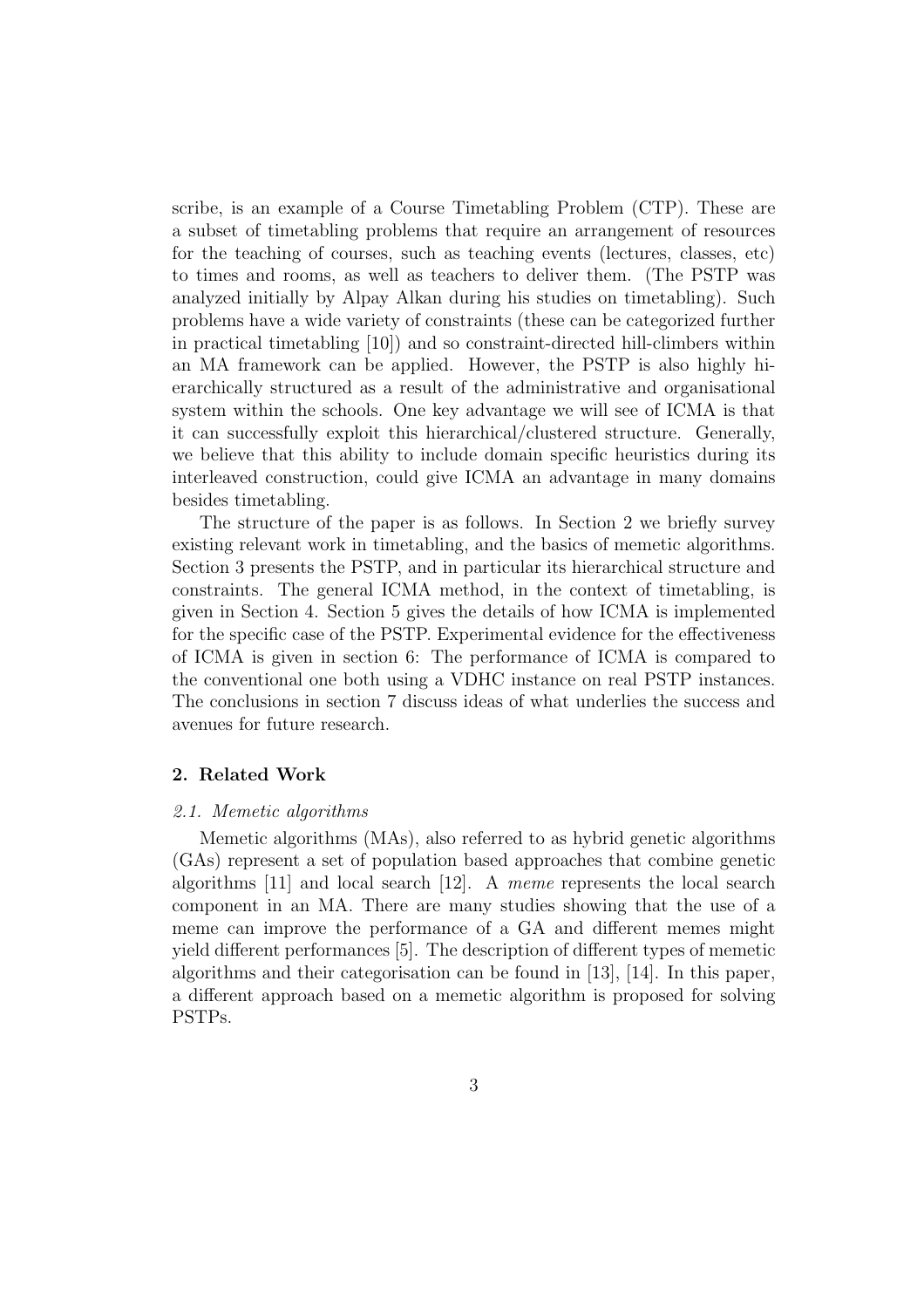Figure 1 illustrates the basic steps of a generic memetic algorithm. An individual (chromosome) in a GA represents a candidate solution for a given problem. Each gene that composes an individual receives an allele value from a set of values. For example, in a binary representation, a gene gets an allele value from the set  $\{0, 1\}$ . In an iterative cycle, a randomly generated population of individuals evolves towards an optimal solution by passing through a set of genetic operators, namely crossover, mutation and replacement. During crossover, selected individuals named as mates, exchange their genetic materials with a given probability  $(p_c)$ . Mutation randomly perturbs some alleles. The traditional mutation operator scans each offspring bit by bit and inverts the ones with a given probability  $(p_m)$ . The replacement process decides which individuals will survive to the next generation. In a conventional MA, a meme (e.g., a hill climber) is applied after the mutation. An MA requires an evaluation function referred to as *fitness function* as a vital component. In a usual mate selection scheme, it is more likely for an individual being selected as a mate that has a better fitness value.



Figure 1: Flowchart of the conventional memetic algorithm and illustration of a single iteration for solving a sample problem

Figure 1 also provides a snap shot of how each component of an MA is employed in a single iteration using a toy problem of minimizing the number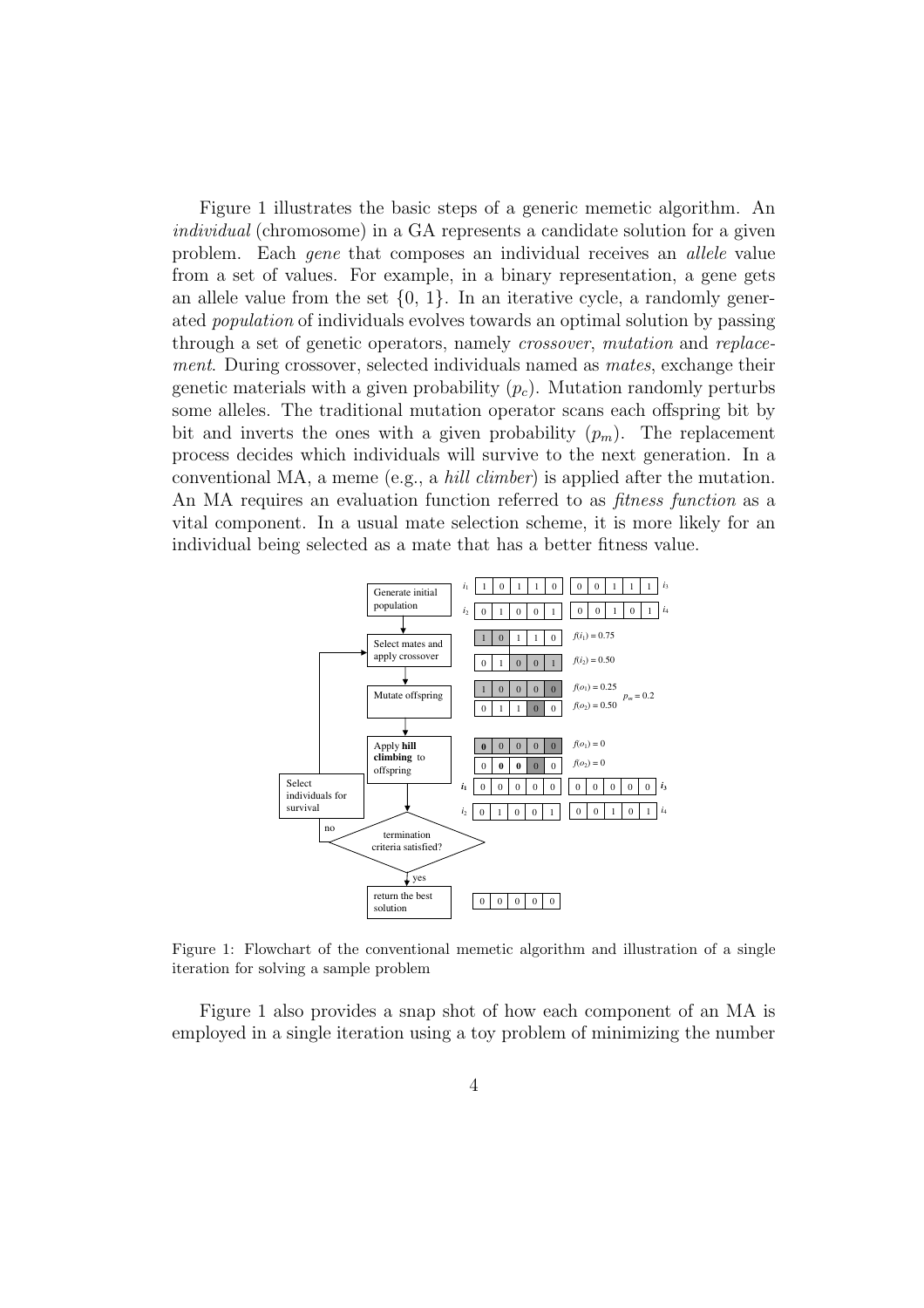of 1s. The chromosome length is set as five. Four individuals are randomly generated at first. The fitness function in the example multiplies each bit by 0.25 and accumulates all results. Mate selection method chooses the first and second individuals for crossover. Then the traditional one-point crossover is applied to them. A random crossover locus is generated. At the second position, genetic materials are swapped producing two different offspring. The mutation probability is taken as 0.2. A single bit is inverted in each offspring in the example. Then, the fitness values of the offspring are computed. Hill climbing systematically searches neighborhoods for a given offspring to obtain better solutions. In the example, the same solutions are achieved.

## 2.2. High-school course timetabling and metaheuristic solutions

The university and high-school course timetabling problems are the subsets of CTPs that are commonly dealt with by numerous researchers. In both cases, a set of courses is to be scheduled using a discrete timetable having a fixed number of periods at each weekday. A group of students belonging to the same group; i.e., grade (department-term), has to attend the same set of lessons (classes, courses). This grouping can be considered as a curriculum. As a hard constraint no clash should occur for the scheduled courses of a student. Similarly, a teacher (or a lecturer) clash must not be allowed. The availability of teachers must be considered. PSTPs form another subset of CTPs that carry many similarities with the high-school course timetabling problems, since the students in a university examination preparation school are in fact high school students. Moreover, the offered courses are arranged according to their curriculums. There are exact and inexact approaches for solving the high-school timetabling problems. The exact methods guarantee to find a solution, such as graph search, while inexact approaches seek for the best solution which is feasible having no hard constraint violations and lowest possible soft constraint violations.

Most of the single point based search metaheuristics applied to high school course timetabling are based on either tabu search or simulated annealing. Abramson (1991) [15] used simulated annealing for course timetabling and proposes a simple parallel algorithm. Herz (1992) [16] utilised tabu search for obtaining course schedules. Schaerf (1996) [17] tested tabu search for high-school course timetabling on different school data using a tool with an interactive interface. Abramson, Dang and Krisnamoorthy (1999) [18] compared different cooling schedules used in simulated annealing for course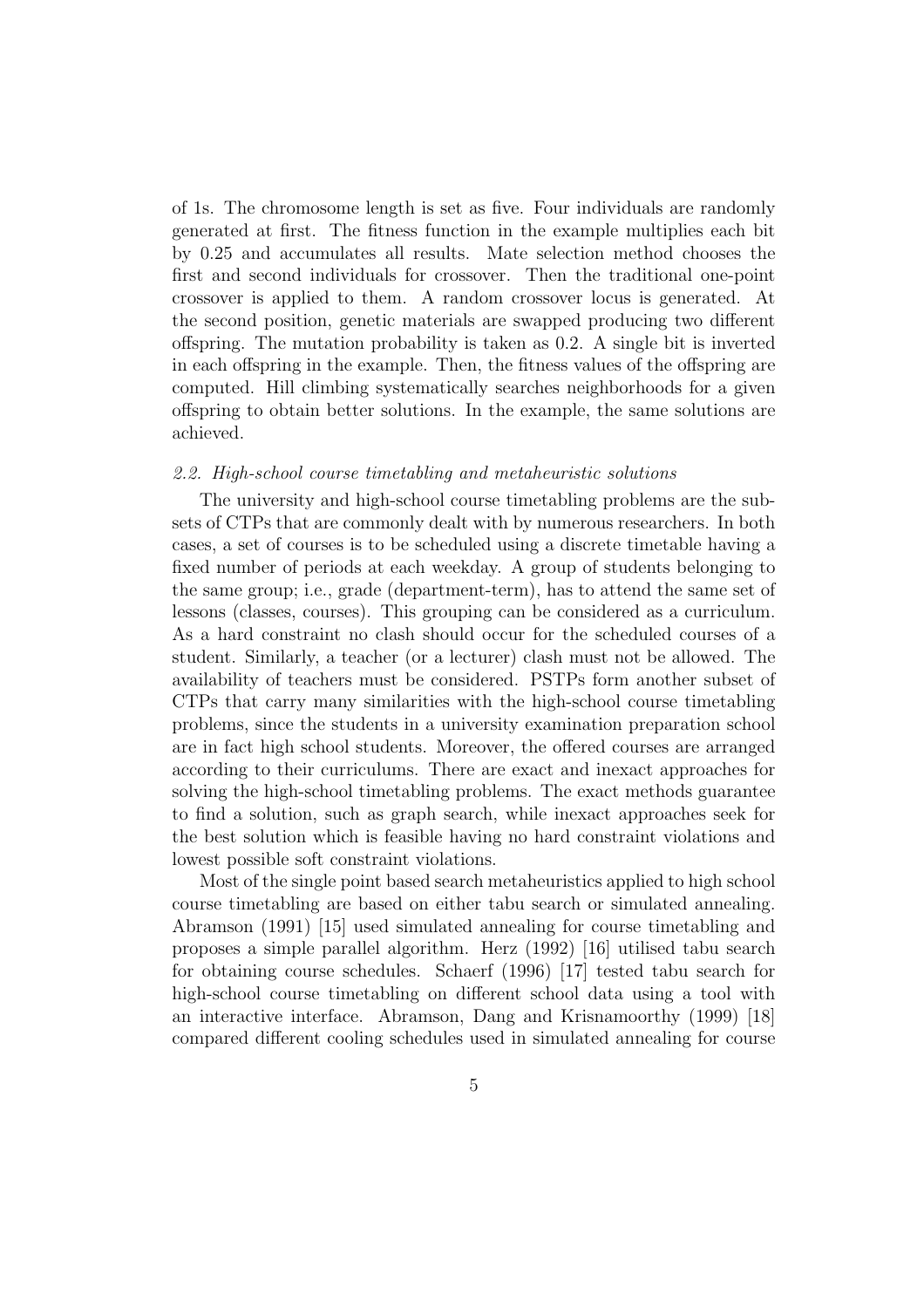timetabling. Marte (2004) [19] utilised a constraint programming approach for solving a timetabling problem at German secondary schools of Gymnasium type. Jakobsen, Bortfeld and Gehring (2006) [20] compared their tabu search algorithm to the results obtained during this previous study. Both approaches have a matching performance considering the share of instances solved to feasibility. A hyper-heuristic performs a search based on a set of heuristics. Most of the existing selection hyper-heuristics combine two decision making strategies. A heuristic selection mechanism is used for choosing a heuristic from a lower set of heuristics, while an acceptance mechanism is used for deciding whether to accept or reject a candidate solution [21], [22]. Burke et al. (2007) [23] suggested a tabu-search hyper-heuristic that operated on top of five low level graph heuristics, such as, largest degree first to construct timetables. The representation scheme allowed compaction. Each selected low level heuristic was used to schedule a fixed number of events. The experimental results over a variety of timetabling problems, including course timetabling, showed that the approach had a good average performance.

There are many studies which apply population based metaheuristics, particularly memetic algorithms to high school course timetabling. Ross et al. (1994) [24] and [25] proposed a fast evolutionary algorithm for timetabling. A set of violation directed mutation operators based on selecting a gene to mutate and an allele to mutate to, for genetic algorithms were tested on a set of real and syntactic data for lecture and examination timetabling. Their tests showed that the random selection of a gene and then the selection of an allele by using tournament performed the best. This study extends the idea behind the violation directed mutation to design an effective hill climber using multiple operators given the underlying structure of a problem. Erben and Keppler (1995) [26] generated a weekly timetable for a heavily constraint problem instance using Genetic Algorithms with intelligent operators and binary encoding as a representation. Colorni, et al. (1998) [27] compared various metaheuristics based on GA, simulated annealing and tabu search using an Italian high-school data. Their results indicate that GAs combined with local search is promising. Filho and Lorena (2001) [28] considered a timetabling problem as a clustering problem and applied a modified genetic algorithm, named as constructive genetic algorithm for solving timetabling problems of public schools in Brazil. Wilke et al. (2002) [29] proposed a hybrid genetic algorithm using multiple repair operators and a parameter configuration strategy that operated whenever the search process stagnated. This genetic algorithm included multiple crossover and mutation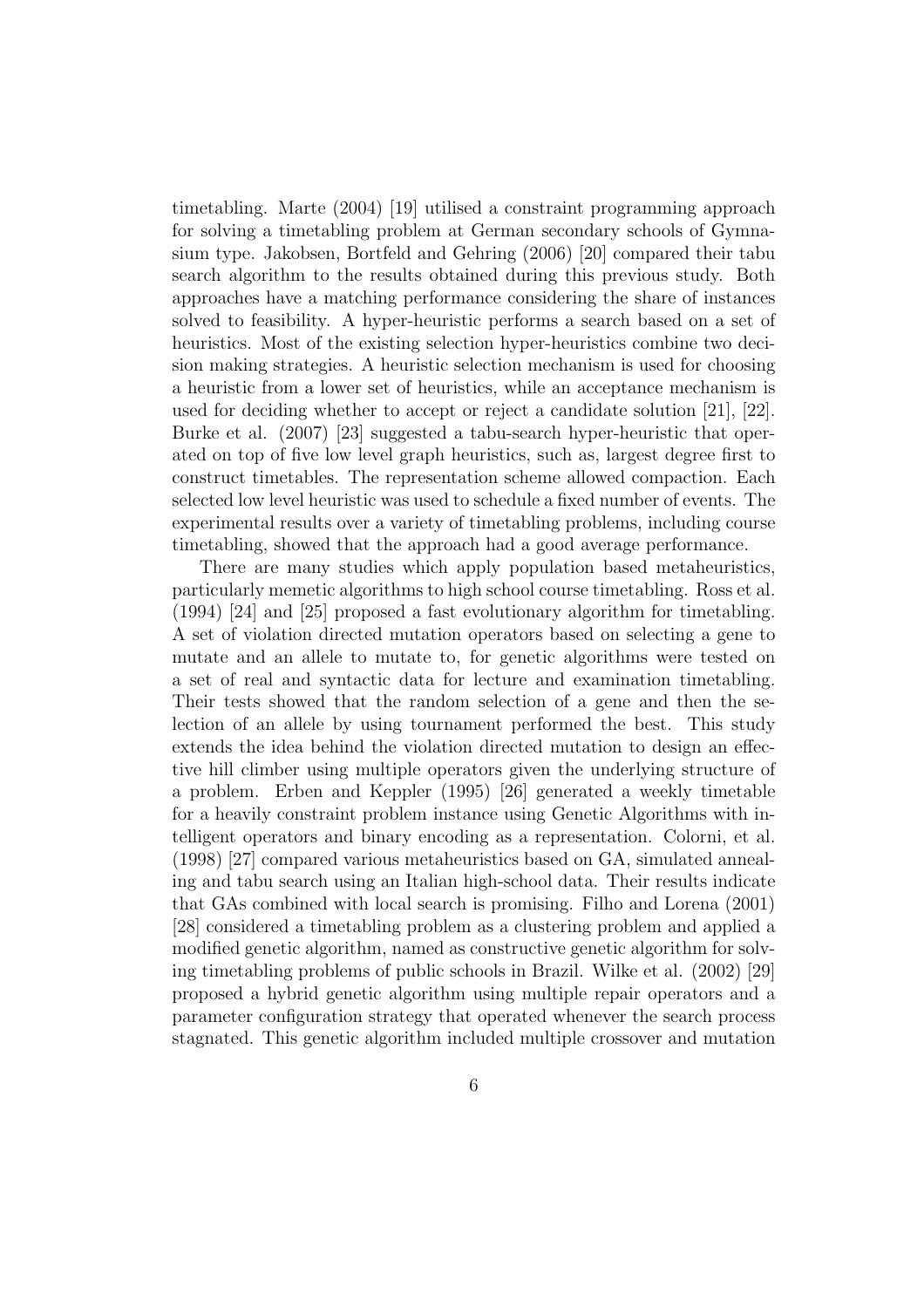operators. Any parameter value or operator was chosen randomly whenever needed. The authors reported that this algorithm performed better than the generic genetic algorithm over a large German high school problem instance. Beligiannis et al. (2008) [30] applied a genetic algorithm with multiple mutation operators to a Greek school course timetabling problem. The authors observed that the crossover operator was not as effective as expected, so they discarded it. GA performed better than some previously proposed approaches; column generation and constraint programming. Raghavjee and Pillay (2008) [31] compared the performance of a genetic algorithm, neural network, simulated annealing, tabu search and greedy search on five problem instances. The results showed that GA delivers either a matching performance or it was superior. Raghavjee and Pillay (2010) [32] introduced a South African high school course timetabling problem and used a two-stage genetic algorithm hybridised with a hill climber for solving it. In the first stage, the algorithm aims to satisfy the hard constraints, while in the last stage, the genetic algorithm aims to reduce the soft constraint violations. A different hill climber was used after mutation at each stage.

Most of the genetic algorithms described in this section can be considered as memetic algorithms, since they are all hybridised with either a hill climber or a repair operator that improves a solution, acting effectively as a hill climber. Comparisons to the other approaches indicate that memetic algorithms are successful approaches in high school course timetabling. None of the previous approaches discussed in here attempts to exploit the underlying (hierarchical) structure of the problem. Moreover, the experimental data used in almost all previous studies contained less than hundred events to be scheduled. For example, there were at most 13 classes to be scheduled into 35 teaching hours (time-slots) and 35 teachers in the data set used by Beligiannis et al. (2008) [30]. In this study, we describe a memetic algorithm to solve a course timetabling problem containing more than 1100 events to be scheduled into 96 time-slots and at least 41 teachers (see Section 6.1).

The literature review shows that the researchers working in the area of high school course timetabling do not have an agreement on a set of benchmark instances to compare the performance of approaches. Some of the data sets are publicly available (e.g., [30] and ), but we still cannot compare the performance of our approach to the previously proposed ones, even indirectly discarding the differences in the experimental design. This is simply because these data sets contain flat set of events ignoring any (hierarchical) structure for timetabling. Competitions, such as, ITC2007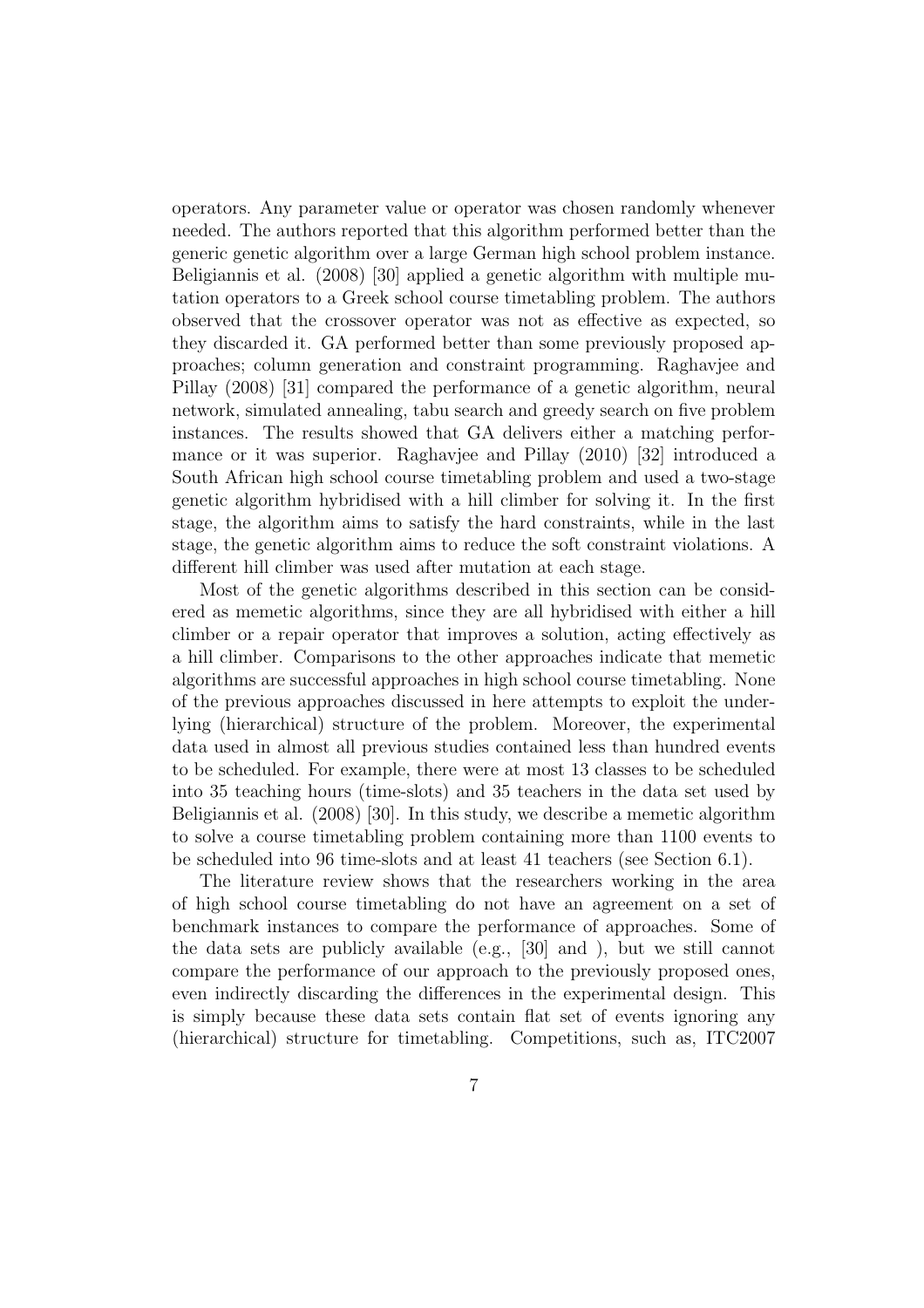(http://www.cs.qub.ac.uk/itc2007/) [34], take an active role in setting the state of the art for different problems including course timetabling. Two tracks of this competition covered two different CTPs: post enrollment course timetabling and curriculum based course timetabling and a third track covered the examination timetabling problem. Bonutti et al. [35] describe formulations for the curriculum based course timetabling problem introducing new problem instances additional to the ones provided in the competition. The best performing curriculum based course timetabling and examination timetabling approach turned out to be a multi-stage hybrid algorithm as described in Müller  $(2009)$  [36]. First, a feasible solution is constructed, then a hill climbing algorithm is invoked for improving this initial solution. Whenever there is no improvement, great deluge with oscillation and simulated annealing with reheating are invoked successively. Kingston (2010) [37] presents a set of algorithms for room and teacher assignment based on a bipartite matching model in high school course timetabling. More on educational timetabling and recent contributions can be found in the PATAT conference series:

## http://www.asap.cs.nott.ac.uk/patat/patat-index.shtml.

ITC2007 did not include high school course timetabling problem. The post enrollment course timetabling and examination timetabling data files are flat, containing no information about the underlying structure of the problem, consequently our algorithm cannot be tested on them. PSTP can be considered as a curriculum based course timetabling problem with different constraints. For example, ITC2007 problem formulation for the curriculum based course timetabling does not consider load fairness (maximum and minimum load per day) for lecturers (teachers), whereas this is a vital soft constraint in PSTP (see Section 3). Also, ITC2007 contains  $Minimum Working$  as a soft constraint to assure that the lectures of each course spreads into a minimum number of days and the closest equivalent constraint is a hard constraint in PSTP. On the other hand, PSTP does not deal with any resource constraints, whereas ITC2007 curriculum based course timetabling problem contains many room constraints, such as RoomCapacity to assure that the number of students taking a lecture in a room does not exceed its capacity. Another observation is that from the point of view of a student, the timetable at a high-school is tightly packed as compared to the one at a university. Because of these distinctive constraints and problem features, our solver cannot be applied to the ITC2007 curriculum based course timetabling problem as it is. This study shows that some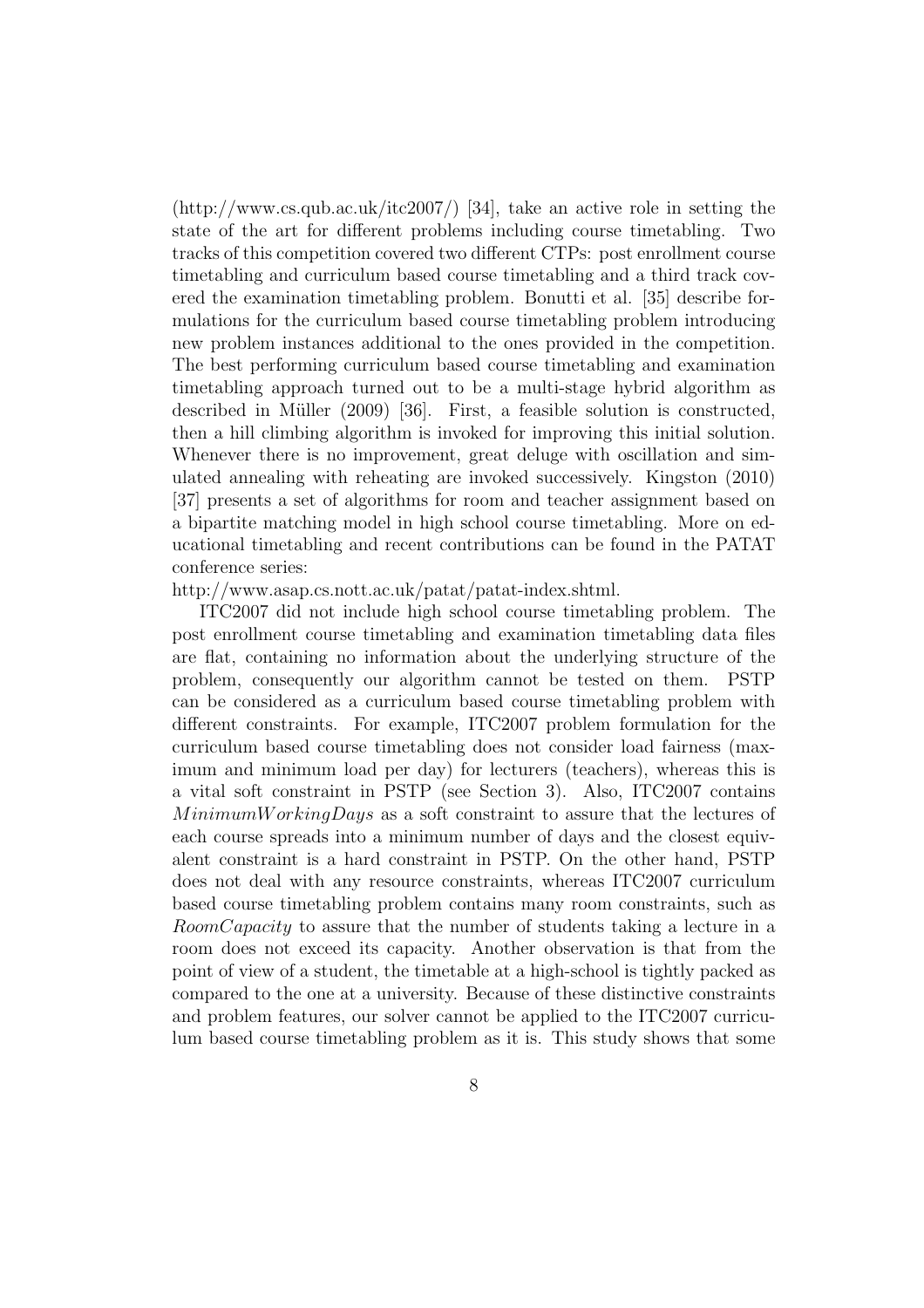algorithms can usefully exploit the underlying structure of a problem. We are hoping that the real world high school course timetabling as well as the examination timetabling benchmarks preserving the hierarchical structure will be included in the next competition.

3. University examination preparation school timetabling problem (PSTP)



Figure 2: The number of OSS applicants and the placed students versus years

High-school graduates in Turkey enter a country-wide annual Student Selection Examination (OSS), in order to obtain admission to a higher education program at a university. The students are placed into the higher education programs according to their OSS score and set of choices. Less than 40% of the applicants can continue their education in an undergraduate degree program as illustrated in Figure 2. This data is obtained from the website (http://www.osym.gov.tr) of the Student Selection and Placement Center (OSYM) that has been providing a centralized system for fair access and placement of students to higher education programs since 1974, and currently administers the OSS. This situation causes a fierce competition among students, and so there are many private OSS preparation schools in Turkey established as a support mechanism for the candidates. Such schools need to handle the difficult problem of scheduling the course meetings properly subject to a set of constraints.

The organisational and hierarchical structure of the OSS and the school has consequences for the representations and algorithms used to solve the problem. Indeed, in the next section, our ICMA explicitly makes use of this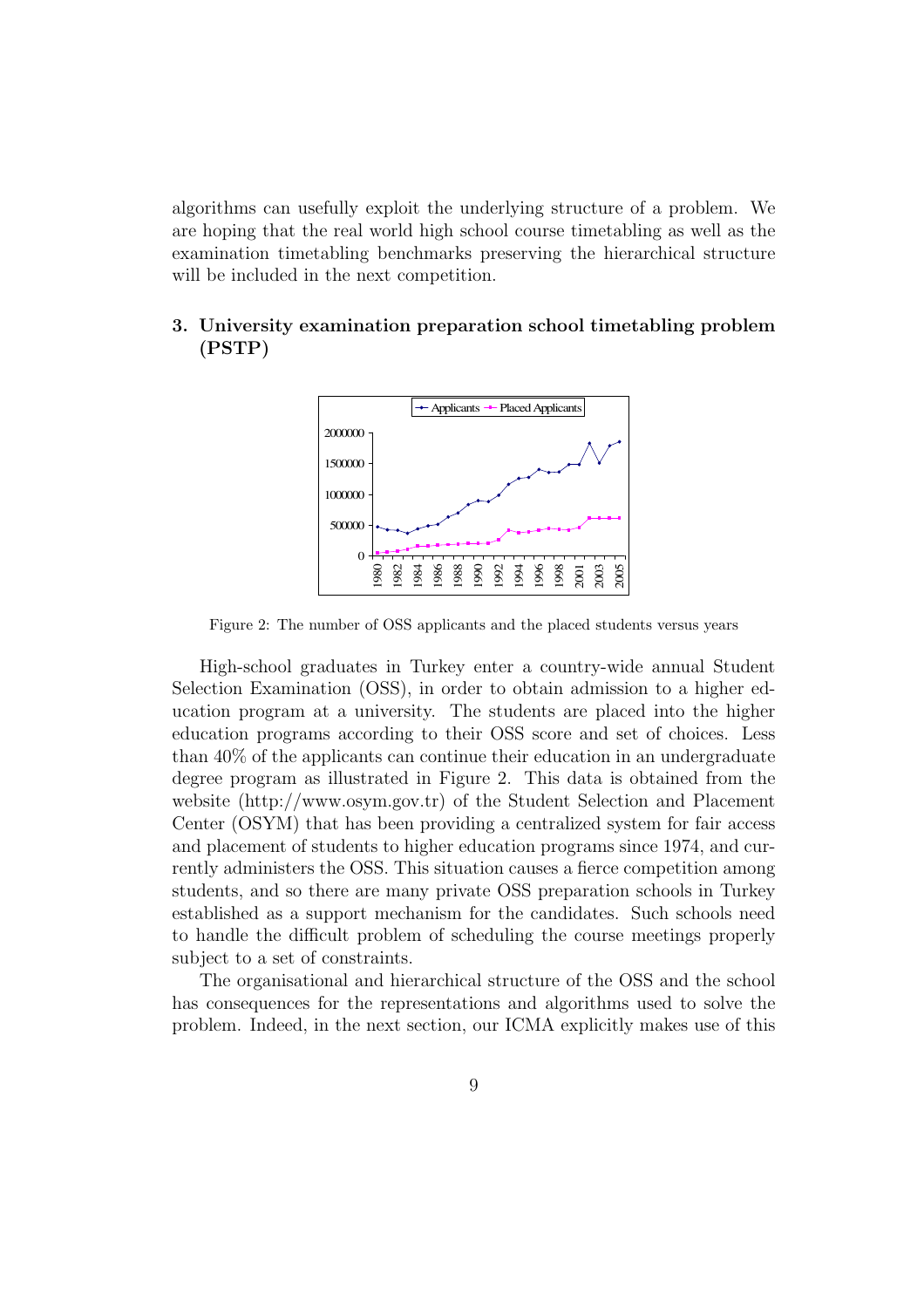structure. We believe that explicitly using such known structure will be often better than leaving an algorithm to compute it. Hence, here we describe the system and organisation in some detail.

The OSS is a single stage exam having two parts, in which two aptitudes of the entering candidates are assessed: verbal and quantitative. Computing the score of a candidate's exam requires some transformations of the raw result by taking into account the grade-point average of the student at school, the difficulty level of each question that is determined statistically, etc. After the transformations are applied, three different composite score types can be computed: verbal, quantitative and equally weighted OSS scores. One of these scores is used in the selection of those candidates who will be considered for the placement to the undergraduate programs. Each department at a Turkish university admits students according to a specific OSS score type. For example, a computer engineering department accepts students based on their quantitative OSS scores. Hence, the students aim to maximize one of those OSS score types to get admitted to a department according to their wish at a university by correctly answering the relevant questions. The private preparation schools (PPSs) act as a support mechanism for the students who will enter the OSS. A student can be admitted to a PPS at any time during his/her high-school education. The high-school education has been extended from 3 to 4 years in Turkey.

In a PPS that has several branches at different locations, there are teachers that circulate around these branches, where each registered student attends a set of courses at a specific branch. A student gets prepared to maximize one of the scores, verbal, quantitative or equally-weighted. A *division* indicates the score type that a student aims to collect during OSS. The curriculum of a verbal second-grade (year) high-school student in a PPS differs from that of a verbal or quantitative third-grade high-school student. Hence, the set of courses offered for each student differs according to his/her division and grade. At a branch, depending on the number of registered students, several sections might be arranged to cover them all. Depending on the highschool, the classes might be held before noon, in the afternoon or during the whole day. Moreover, some OSS applicants are high-school graduates. Consequently, PPSs have to arrange course meetings accordingly. For example, eight different sections might be required for all quantitative second-grade high-school students. Some of these sections might require the courses to be scheduled in the morning and some of them in the afternoon during the weekdays. So, all grades are further divided into grade sections. The third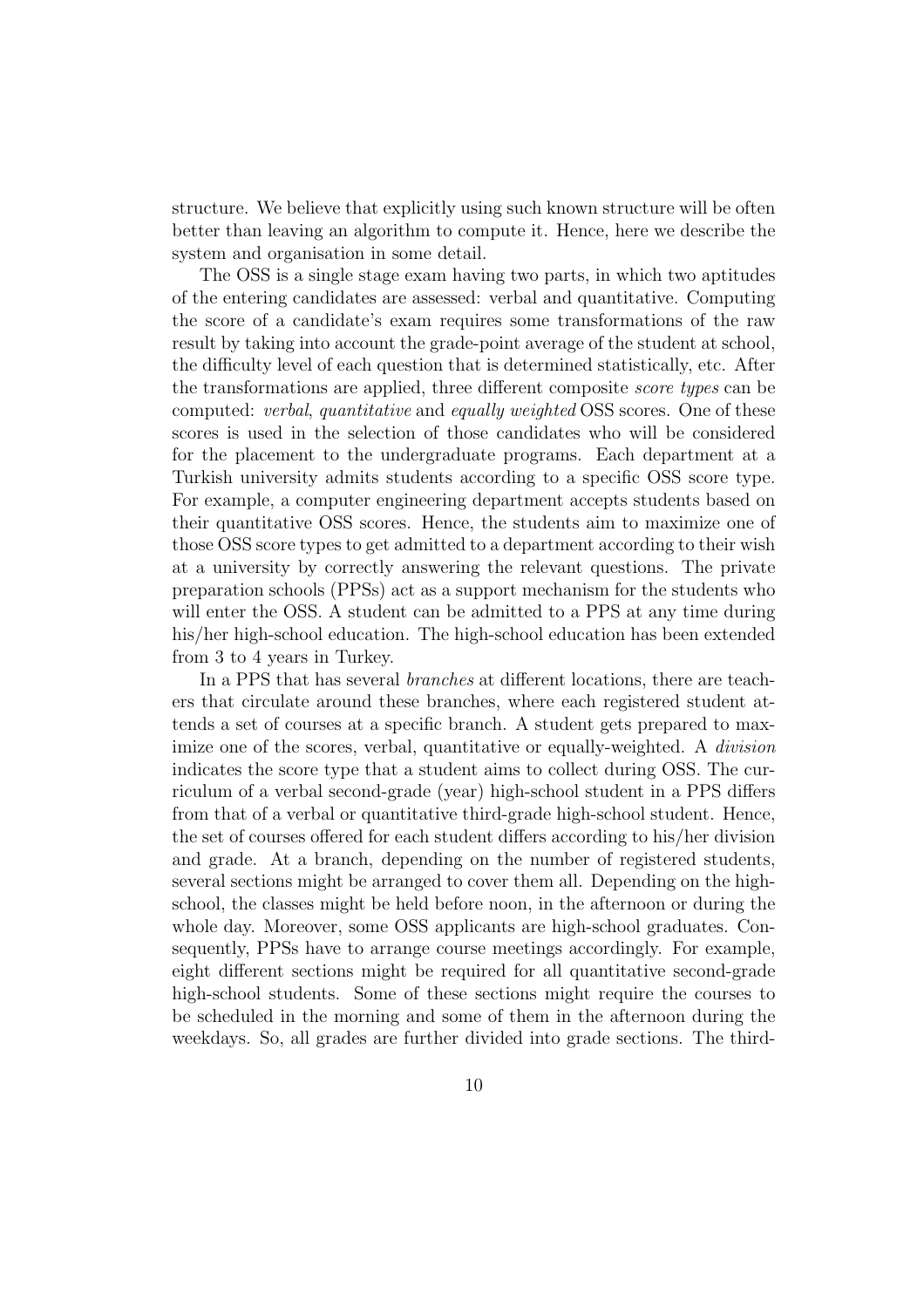year high-school students that are in the quantitative division must take mathematics, natural sciences and Turkish language courses. All the students that are in the verbal or equally weighted divisions must take some courses in social sciences such as geography and history as well as mathematics and Turkish language courses. But, the number and length of the meetings that must be assigned to the grade sections (of different divisions) can differ. For example, a student in a grade section of an equally weighted division must attend four meetings of the geography course, whereas a student in a grade section of a verbal division must attend six meetings of the geography course. Each grade section groups a set of course sections that a student must attend. A course section denotes a set of meetings for a course. As an example."BIOL.02[2+3]" might represent the 2nd section of a biology course, and that consists of two meetings of 2 and 3 hours each. The same teacher teaches both meetings. The resulting hierarchical system and logical organisation is illustrated in the top part of Figure 3.



Figure 3: The logical organisation of the course (section) meetings in a PSTP and the representation used in the MAs, where " $bdsg C$ .  $Section<sub>c</sub>$ " denotes all course meetings of the  $c^{th}$  course section of the  $s^{th}$  grade section from the  $g^{th}$  grade of the  $d^{th}$  division in the  $b^{th}$  branch of a school.

In a University Exam Preparation School Course Timetabling Problem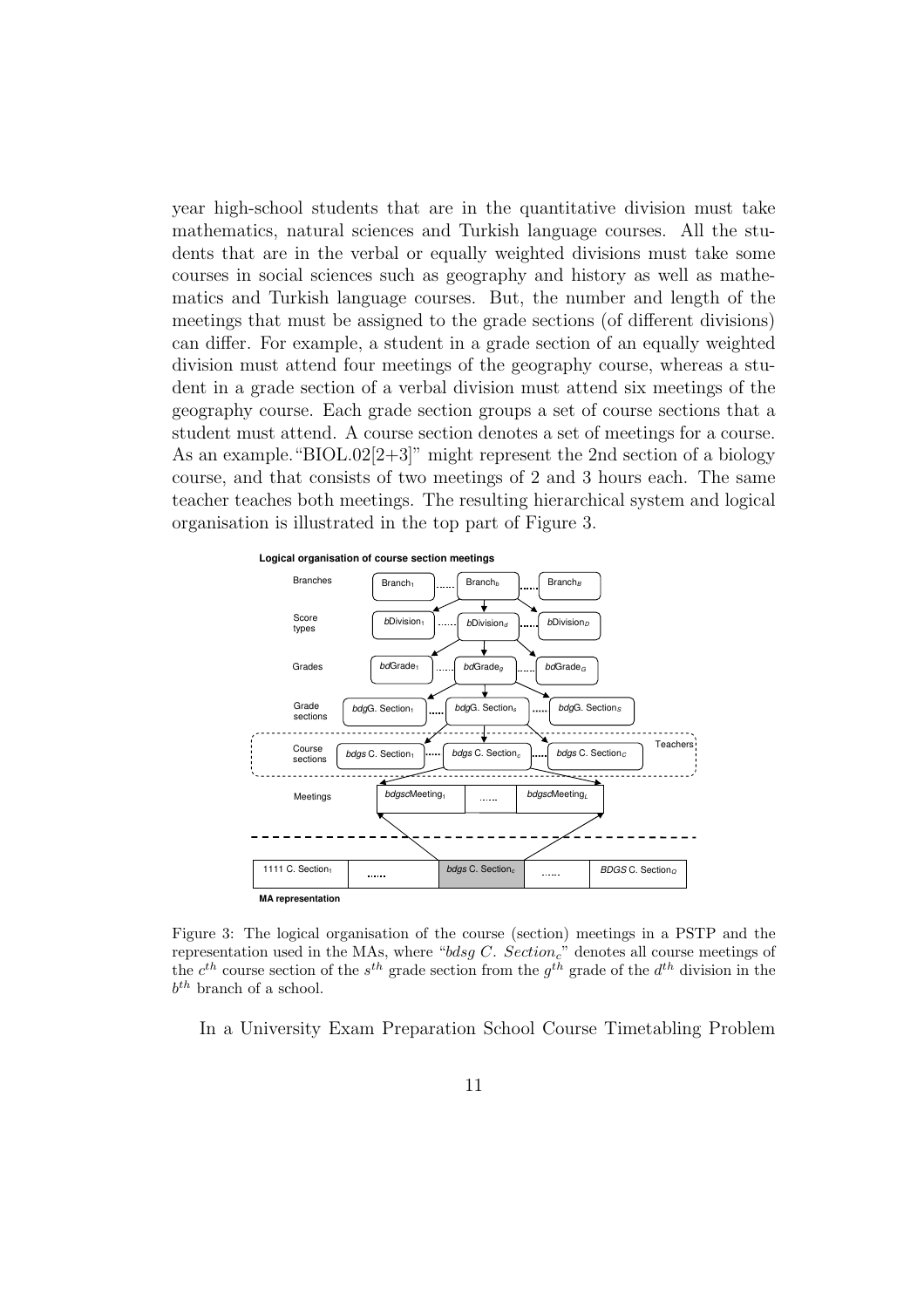(PSTP), the events are the meetings of the course sections. All events must be assigned to some period of p available, within a timetable of d days and t time-slots per day. Note that, the assignment of teachers to events is given by the school, and so is not part of the search problem. Also, the sections are designed by the schools so as to fit within the rooms available, hence there are no capacity constraints: The sizes of events and rooms are not needed. However, there are still strong constraints arising from potential clashes between events, and from the teachers and administration.

Most of the teachers in a PPS are part time having preferences that are treated as hard constraints. There can also be inexperienced teachers who are organized to enter some courses together with the experienced teachers. Each teacher is assigned to a course section beforehand and can take responsibility for more than one course-section. Some of these course sections might be held in different branches. Hence a solution for the PSTP is an assignment for every  $x \in E$  (set of events, the course-section meetings) to some  $y \in T$ (domain, set of periods), meaning "Course section meeting  $x$  starts at time  $y"$ .

Any acceptable solution must satisfy the following hard constraints:

- **H01.** Meetings from within a grade section cannot overlap. (Teacher and students must attend all the meetings of a grade section).
- **H02.** Meetings of a teacher cannot overlap.
- H03. For each course section, the associated meetings must be assigned to different days from each other. That is, within a course section, we cannot have more than one meeting per day.
- H04. Teachers can express availability requirements for certain days and/or periods, and these must be respected.
- H05. The administration can have requirements for certain days and/or periods for some course meetings, and these must be respected.
- H06. Each grade section excludes some periods from before or after noon, and these exclusions must be satisfied.
- H07. Some course meetings can be required to be scheduled at the same time as some other event, and these 'sameTimeAs' constraints must be satisfied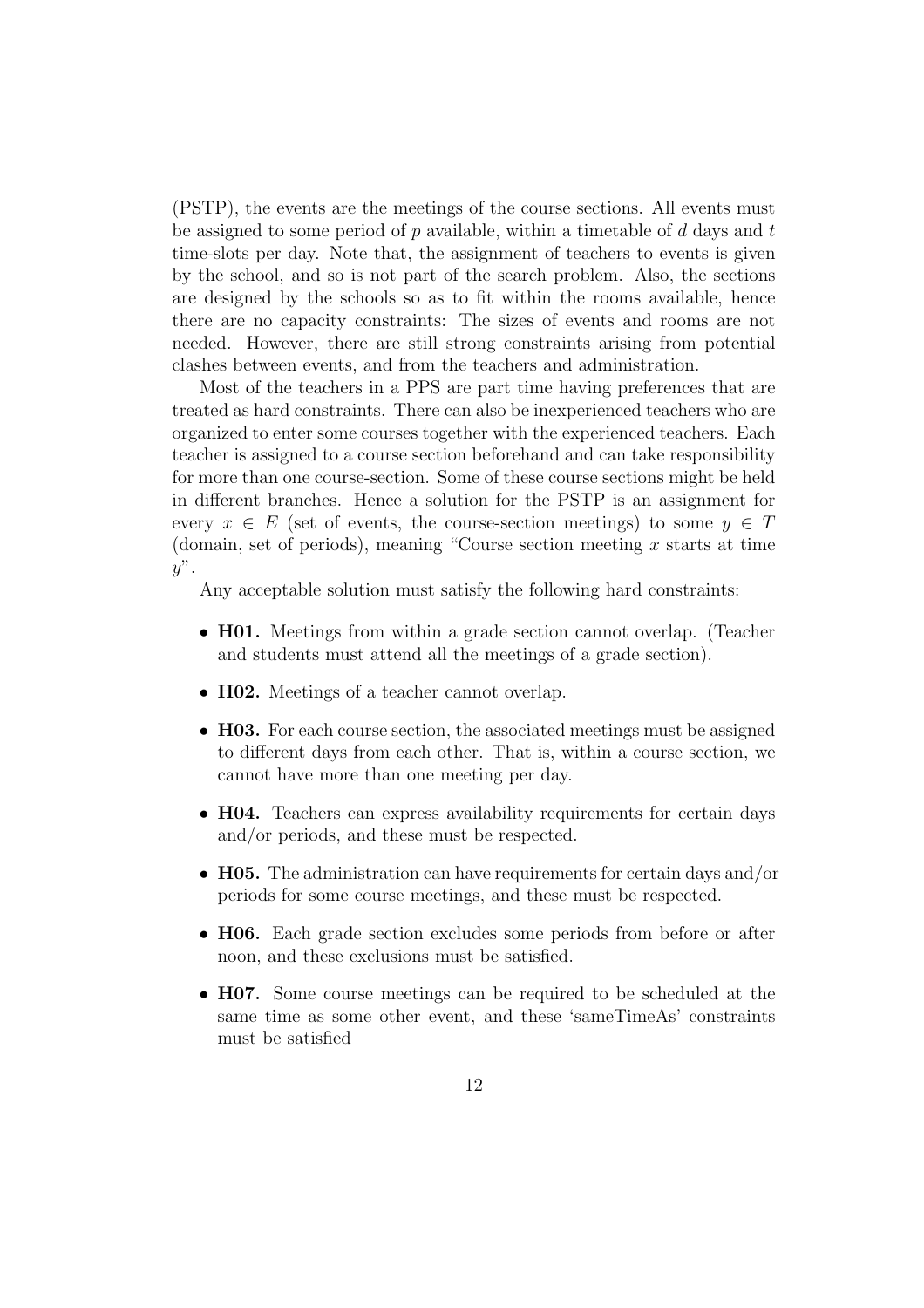• H08. Sometimes more than one teacher is given as being assigned to a section of a course, and the resulting non-overlap, and other requirements, must be satisfied.

(In practice, only a small number, less than ten or so of the H05, H07 and H08 constraints as a total appear in a problem instance.) In addition there are two soft constraints:

- S01. The administration specifies a preferred maximum gap in the daily timetables of teachers. A gap for a teacher being an unassigned number of periods between two assigned periods. Gaps over the maximum are penalised, because they are inconvenient and cause the teacher to waste time by having to wait around for the next meeting, and so are not liked.
- S02. There are given preferred minimum and a maximum load per day for teachers, and loads outside these bounds are penalised.

Solving the PSTP requires the generation of a assignment to all events, satisfying all the hard constraints and minimimising the total number of soft constraint violations.

# 4. General ICMA motivations and methods

Genetic and memetic algorithms have successfully used in solving many difficult search and optimization problems, including real-world timetabling problems ([3], [38], [39], [40], [45], [46]). On practical problems, the usual goal is that reasonable amount of time should be spent on obtaining a reasonable schedule for the timetabling of large problem instances, and this motivated Carter (1983) [47] to use divide-and-conquer approach. Traditional approaches such as integer programming are suggested for solving sufficiently small problem instances during the conquering step. Burke and Petrovic (2002) [48] discussed the potential in applying a multistage approach for solving timetabling problems and more.

There are some approaches making use of decomposition in a single stage setting. Qu et al. [41] described an adaptive method which decomposed the events into two subsets as easy and difficult (to schedule) and reordered the examinations in the easy set for constructing high quality timetables. Rahmna et al. [42] investigated the performance of different decomposition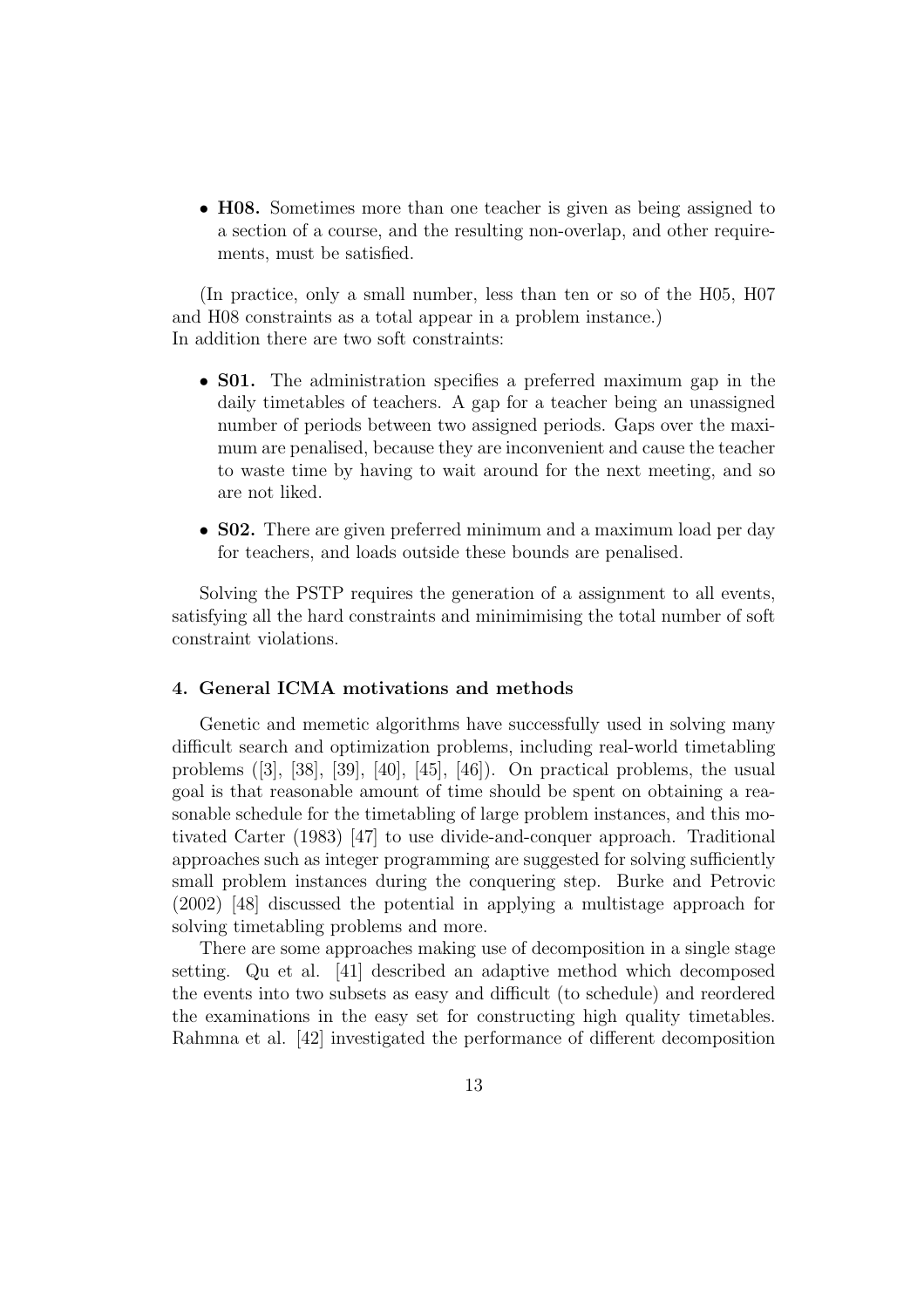and event ordering methods in a similar framework. The decomposition methods in these studies are not based on an underlying static substructure of the problem.

Meisels et al. [50] describe a decomposition approach based on priority functions for assigning teachers to classes subject to mutual exclusion constraints only. A solution was represented in terms of grids which were decomposed into smaller and easier to solve subgraphs (binary Constraint Satisfaction Problem instances). This approach can be considered as a multistage approach in which the stages overlap, since the algorithm backtracks if a consistent solution is not achieved for a given subgraph. The authors, observed that good heuristics existed and consistent solutions were found, in general, without backtracking.

In a recent study, De Causmaecker et al. [49] described a multistage approach in which they used a complete candidate solutions during the search process for solving a university course timetabling problem. A solution is obtained using a subset of constraints at each stage. This solution is fed into the next stage as an initial solution and a new constraint is turned on for the local search algorithm to deal with.

In an other multistage decomposition setting, the data is decomposed into smaller parts and a subset of the data is processed at each stage. McCollum (2006) [51] pointed out that the investigation of approaches involving decomposition is still awaiting attention of the researchers. Qu et al. [43] and Schaerf [44] provides a survey on examination and automated timetabling, respectively. In this section we discuss related multistage approaches and the version that we use. In particular, the hybrid method, ICMA, that adapts this strategy for solving a general timetabling problem is presented.

## 4.1. Previous multistage strategies

Most of the approaches for timetabling can be converted into a multistage approach based on a strategy that somehow selects and handles a subset of events during each stage. Three different types of such strategies can be identified and are illustrated in Figure 4 and 5. Figure 4 illustrated the first and second strategies that have been used previously.

In the first type, the stages can be arranged such that the approach is applied only to a selected subset of events. Once a satisfactory solution is obtained, based on some criteria only for these events subject to the constraints, the assignment for each event is fixed. Then the next subset is processed as shown in Figure 4(a). Carter (1983) [47] described such a scheme. At each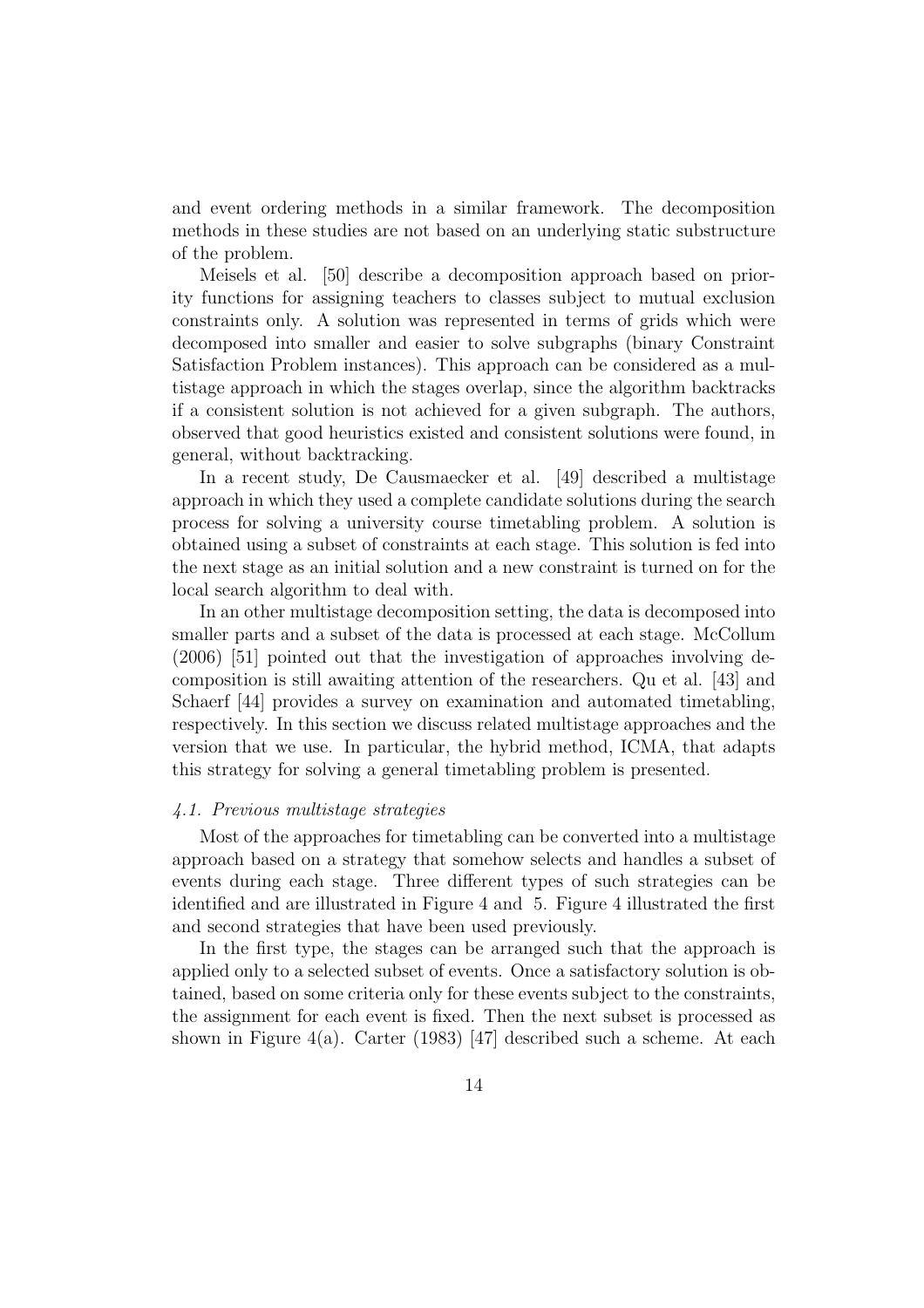

Figure 4: Previously proposed multistage strategies for timetabling. The dashed boxes are the events that are not yet considered. The gray boxes denote the active subset of events on which the algorithm operates and for which it is currently trying to find/improve an assignment. The solid outlined boxes represent the events whose assignment has been found and fixed.

stage, a conventional approach is proposed on a small number of events that will generate a result in a short amount of time. Weare (1995) [33] also investigated this idea for considering different number of events at each stage. This approach has the advantage of only studying a much reduced set of variables at every stage, but also can make some solutions unreachable.

As a second type of strategy, the approach can be applied to the union of an unprocessed subset indicating some unscheduled events and a subset of some previously processed events as illustrated in Figure 4(b). Still, some scheduled events are fixed in this strategy and they are not processed further by the approach. Burke and Newall (1999) [52] tested this strategy by considering pairs of events and then fixing one at each stage using a memetic algorithm. Di Gaspero and Schaerf (2001) [53] compared performances of a constructive heuristic, tabu search approaches and MAs. The multistage MA turned out to generate the best results over four examination timetabling problems.

Neither of these multistage methods have been shown to work for most of the real-world heavily constrained large timetabling problems, such as,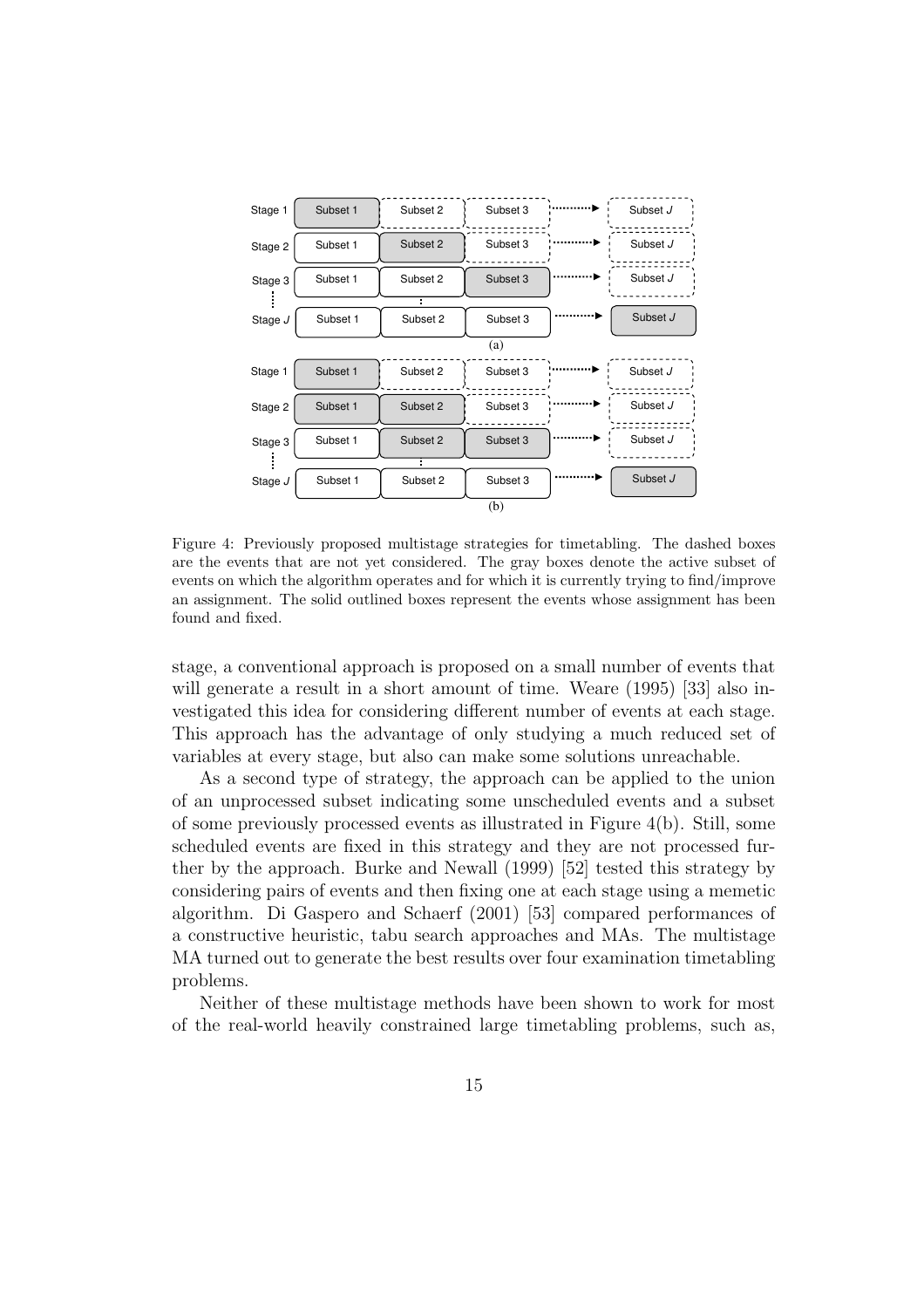nurse rostering, or course timetabling. They both have the disadvantage that whenever a solution to a subset is fixed, some part of the search space is excluded, and so good solutions can be missed.

## 4.2. Our multistage strategies

Carter (1983) [47] studied a multistage strategy as illustrated in Figure 4(a) within a divide and conquer heuristic. Burke and Newall (1999) [52] investigated another one as illustrated in Figure 4(b) within a memetic algorithm framework. A third strategy within a memetic algorithm framework is used in this work as an extension to the previous studies: No assignment of events is fixed. At each stage, a subset of unscheduled events is incrementally added to be processed by the approach along with the previously processed subset of events as in Figure 5, but the previous assignments remain changeable. The aim of this study is to inquire whether such an incremental multistage approach can provide a better performance as compared to its single stage version.



Figure 5: Proposed multistage strategy (see Figure 4 for explanation).

There are two main components of the proposed incremental approach for scheduling events:

- subset selection
- stage termination criteria

## 4.2.1. Subset selection

Selecting the subset of unscheduled events for addition to the current active set can be done either in a deterministic or randomised method fashion. In a simple case, the size of the added subset can be fixed and the events chosen randomly from the unscheduled events. However, the logical arrangements (groupings) of events in a given problem are very valuable in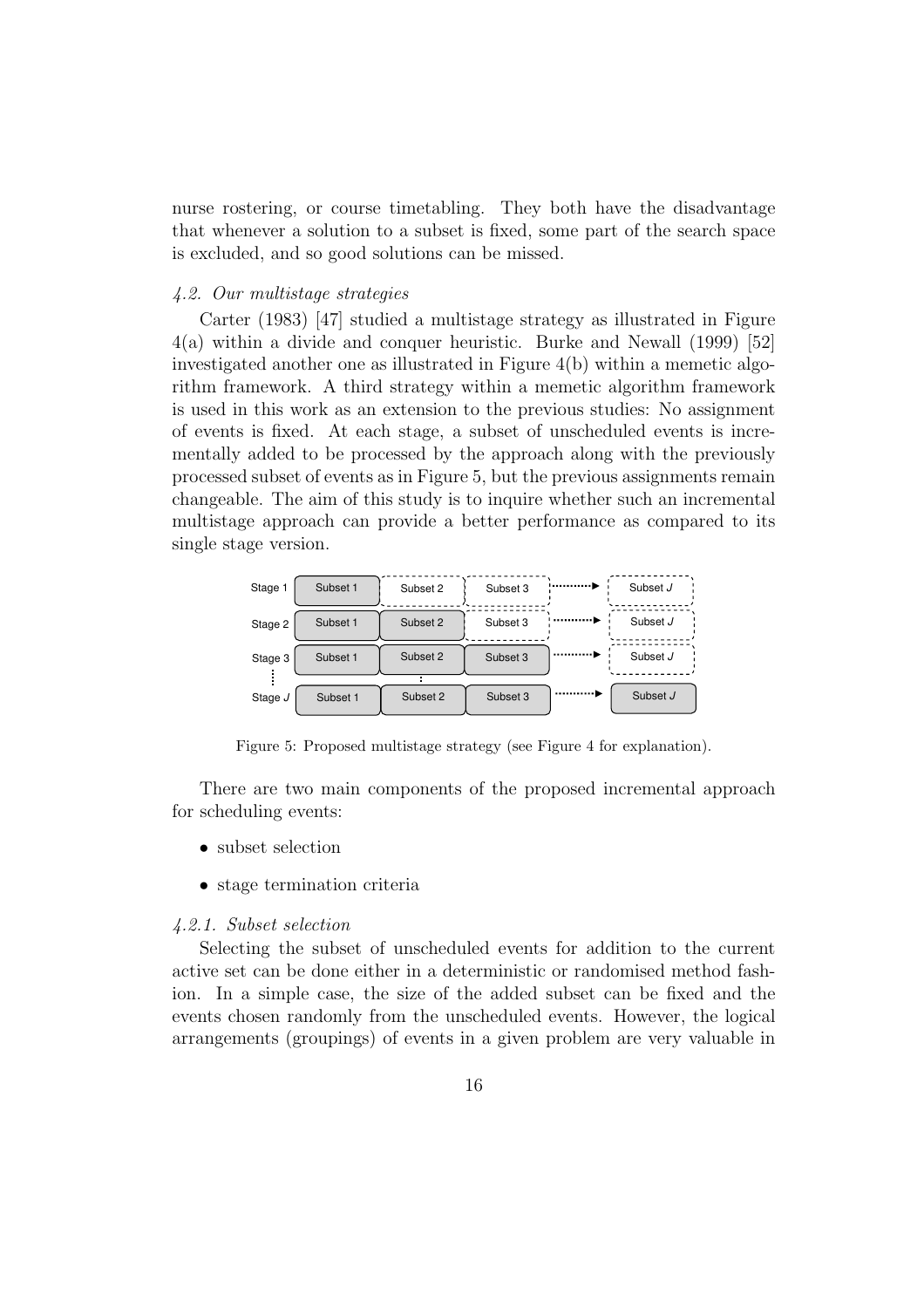generating subset selection mechanisms. Consider a term based university course scheduling problem, then there is a subset of courses for each term to be scheduled. As a deterministic mechanism, at each stage, unscheduled courses of a term starting from the first towards the last term can be added for searching a solution. In such a problem, each lecturer is responsible for a subset of courses. As another deterministic strategy, unscheduled courses of a lecturer can be used to increment the number of events to be scheduled based on a specified order. Common events do not cause any problem in any case. For example, there can be two lecturers responsible for a single course. Only the unscheduled events should be added at each stage.

#### 4.2.2. Termination Criteria

After events are added, then the interleaving will run MA until termination criteria cause it to stop. Simple options are a simple limit on the number of iterations at each stage, or achieving an expected solution quality, or a combination. For example, in Burke and Newall (1999) [52], a stage terminates whenever the maximum number of iterations is exceeded.

## 4.3. General ICMA timetabling

| Repeat                                                                     |
|----------------------------------------------------------------------------|
| Select a group (subset) of new events based on some criteria               |
| Generate random assignments for the new events in all individuals          |
| Repeat                                                                     |
| Apply Crossover, Mutation and then Hill Climbing                           |
| Until stage termination criteria are satisfied                             |
| Until all events are scheduled and ICMA termination criteria are satisfied |

Figure 6: Pseudo-code for ICMA for timetabling

Our interleaved multistage method, ICMA, for solving timetabling problems is shown in Figure 6. It might not be possible to timetable all the events, hence the algorithm should still terminate. Also, it might be desirable to run the algorithm even after all events are scheduled for improving the quality of the solutions at hand. ICMA termination criteria control this functionality and for example, a maximum number of iterations could be used as termination criteria. At each stage, a subset of new (unscheduled) events is selected using certain criteria. The assignment for the selected subset of events are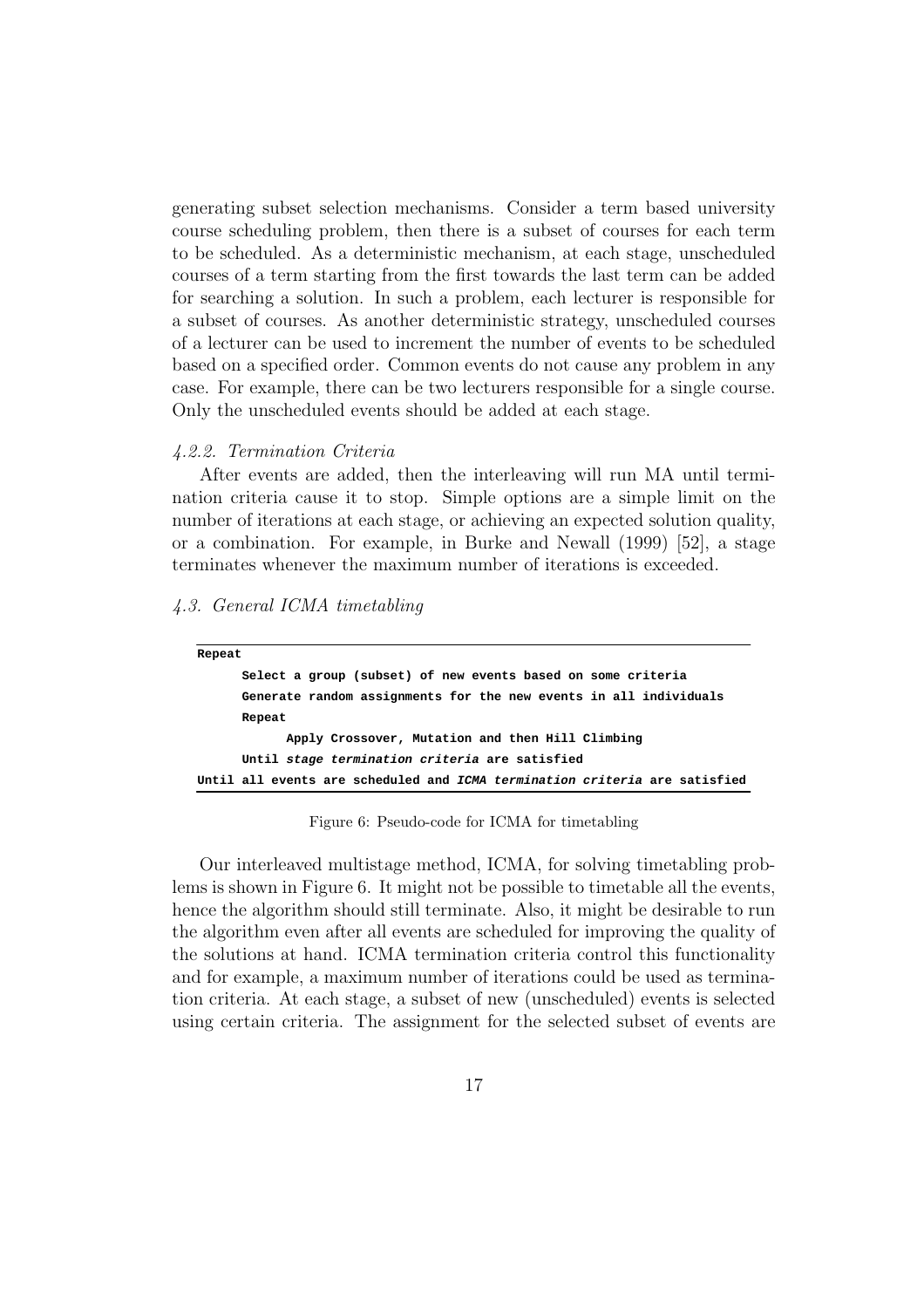randomly generated within a population of candidate solutions. This population is then exposed to the traditional MA operators. Whenever some stage termination criteria is satisfied, then another subset of new events is chosen and again added. This process is repeated until all events are scheduled and some additional termination criteria are satisfied. After the first pass, each individual in the initial population is a partial solution. At each stage, the size of individuals incrementally grows as the new subset of events is added. In this way, no portion of the search landscape is excluded.

A consequence of this scheme is that the genetic operators in the MA must be able to handle the partial solutions. Usually this is straightforward to arrange. At any stage, the genes that are not mapped to any allele do not cause any problem. The fitness computation proceeds as if those events do not exist. Depending on the choice, a gene or a set of genes in a chromosome is allowed to be partially mapped, only if this situation does not disturb the fitness computation. In such cases, genetic operators can ignore the remaining unassigned part. For example, crossover can still exchange the genetic material between mates and mutation can perturb only the mapped portion of the gene.

## 5. Application of ICMA to the PSTP

In order to show how ICMA is applied to the specific case of PSTP, there are three main components to describe:

A. The MA itself.

B. The construction steps that give the movement to the next stage by the inclusion of more events.

C. The VDHC aspect that controls the application of the constraintdirected hill-climbers within the MA.

and we treat each in turn.

## 5.1. The MA itself

As an interleaved multistage approach, an MA is used for solving PSTPs as illustrated in Figure 4. An individual in the population contains all (course-section) meetings to be scheduled and its physical implementation reflects the same logical arrangement in Figure 3. A gene corresponds to a course section in the representation used. The initial population is randomly generated in a particular way. The meetings of a given course section are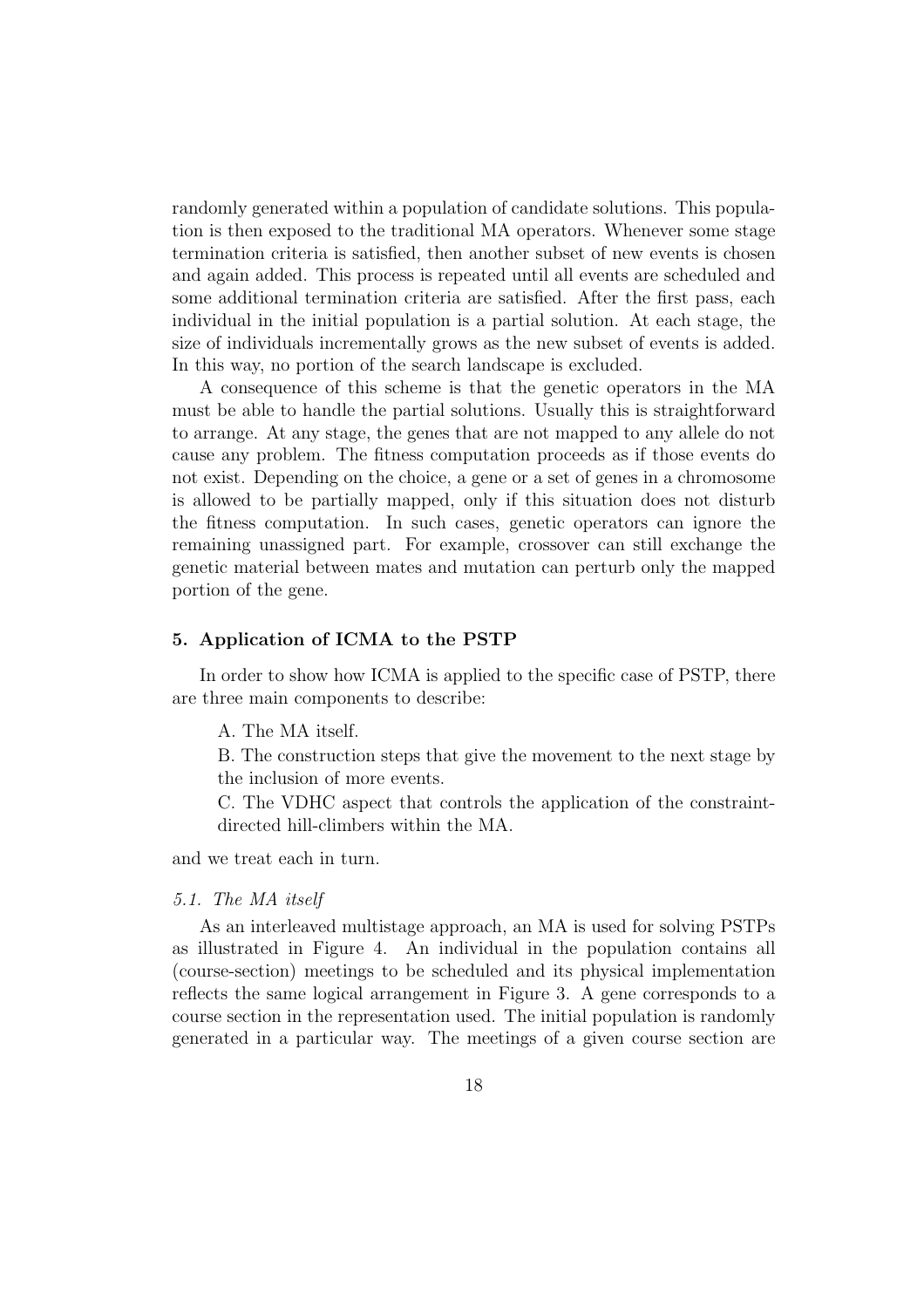assigned to random timeslots, assuring that each meeting is scheduled on a randomly selected separate day for an individual. Similarly, mutation randomly reschedules the meetings of a course section with no day clash using a probability of 0.25. In this way, the constraint H03 is satisfied at all times. As a mate selection method linear ranking is used, all individuals are sorted with respect to their fitness values. Then a linearly changing rank is assigned based on their position within the population using a selective pressure in the range of [1.0, 5.0]. The probability of choosing the best individual becomes five times larger than choosing the worst individual as a mate from the population. Two crossover operators are implemented forming two new individuals. Modified one-point crossover (m1PTX) swaps parts of selected individuals at a selected point. As a crossover point, one of the start points of the grade sections is randomly chosen. A modified uniform crossover (mUX) exchanges course meetings in each grade section as a whole with a probability of 0.5. Such promising operators derived from the logical arrangement of events are proposed and tested by Alkan and Ozcan  $(2003)$  [3], previously.

As is common practice, feasibility is relaxed during the search process itself, though not for the final solutions. However the algorithm is such that only H01 and H02 are violated during search, H03-H08 can be preserved during the ICMA process. Hence, the fitness function is a weighted sum of the number of all constraint violations as shown in Equation 1:

$$
f(S) = \sum_{i \in \{H01, H02, S01, S02\}} viol(S, i) * w_i
$$
 (1)

where S represents a candidate solution,  $viol(S, i)$  counts the violations S due to the constraint i and  $w_i$  is the weight for  $viol(S, i)$ . Each conflict counts as one violation in H01 and H02, while the number of violations is the total deviation from the limits for S01 and S02. For example, if a teacher has a load of 1 in a day and the minimum load is per day is 3; this generates a violation of 2.

#### 5.2. The construction step

In the constructive step, all grade sections receive an additional selected course section meeting simultaneously at a stage. Notice, that this intrinsically exploits the structure of the relationships between meetings. One could have just 'compiled down' the problem so as to only contain constraints between sets of meetings, however, this would have made it difficult to exploit the overall structure during the construction step.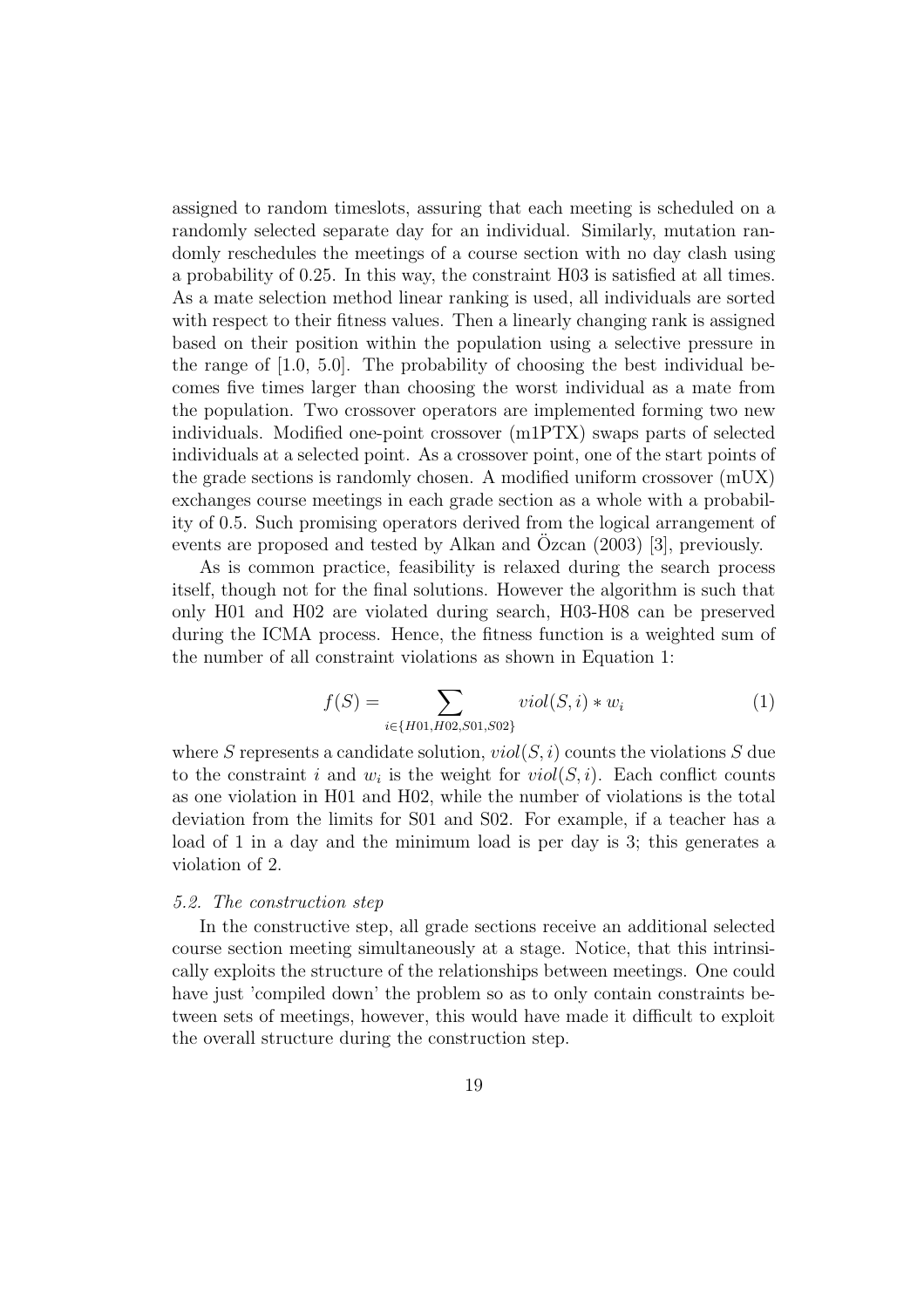A deterministic mechanism is used as a subset selection method. Largest degree first heuristic [54] is adapted for choosing a course meeting to be added to each grade section. The selection within a grade section is performed using a standard heuristic, but the way it works evenly on all grade sections is important, and novel. The course section with the largest number of meetings and in case of equality with the largest number of duration (largest degree) in each grade section is determined. Then the corresponding course meeting is added to each grade section. For example, assume that in the first grade section, following course section meetings are to be scheduled; BIOL.01[3+2], GEO.01[2+2], MATH.01[4+3+2]. During the stage transition, the first meeting of MATH.01 with duration of 4 is added to the first grade section, since MATH.01 has three meetings to be scheduled, while the rest of them have two meetings. In the next stage, either the second meeting of MATH.01 or the first meeting of BIOL.01 with duration 3 will be added. A random decision is made for such a case. The number of events added at the beginning of a stage is parameterized with respect to the number of grade sections. This parameter is referred to as the growth factor (gf). For example, if there are 30 grade sections and gf is 2, then 2 events are added to each grade section yielding an increment of 60 in the overall size of a candidate solution. Due to the choice of subset selection mechanism and the definition of a gene, partially mapped genes occur within the individuals during evolution. Both of the genetic operators handle the partially mapped genes. Moreover, the fitness of an individual can still be computed. The MA at a stage terminates whenever a ratio of all hard constraints (H01-H08) are satisfied by an individual or a maximum number of steps is exceeded. Then the next stage starts. This ratio is referred to as violation elimination ratio. As an example, the value of 0.5 indicates that if 50% of all hard constraint violations in an individual are eliminated, then the current stage ends.

## 5.3. The VDHC aspects

For H07, the course sections that should be scheduled to the same periods have just a single gene in the representation pointed by them. Similarly, each course section that will be taught by more than one teacher has a single gene pointed by the related teachers for H08. The relevant violations are detected by using the list of each teacher and course section assignments. No assignment, outside of the restricted domain of each course meeting forced by H04-H06 is allowed during the evolution.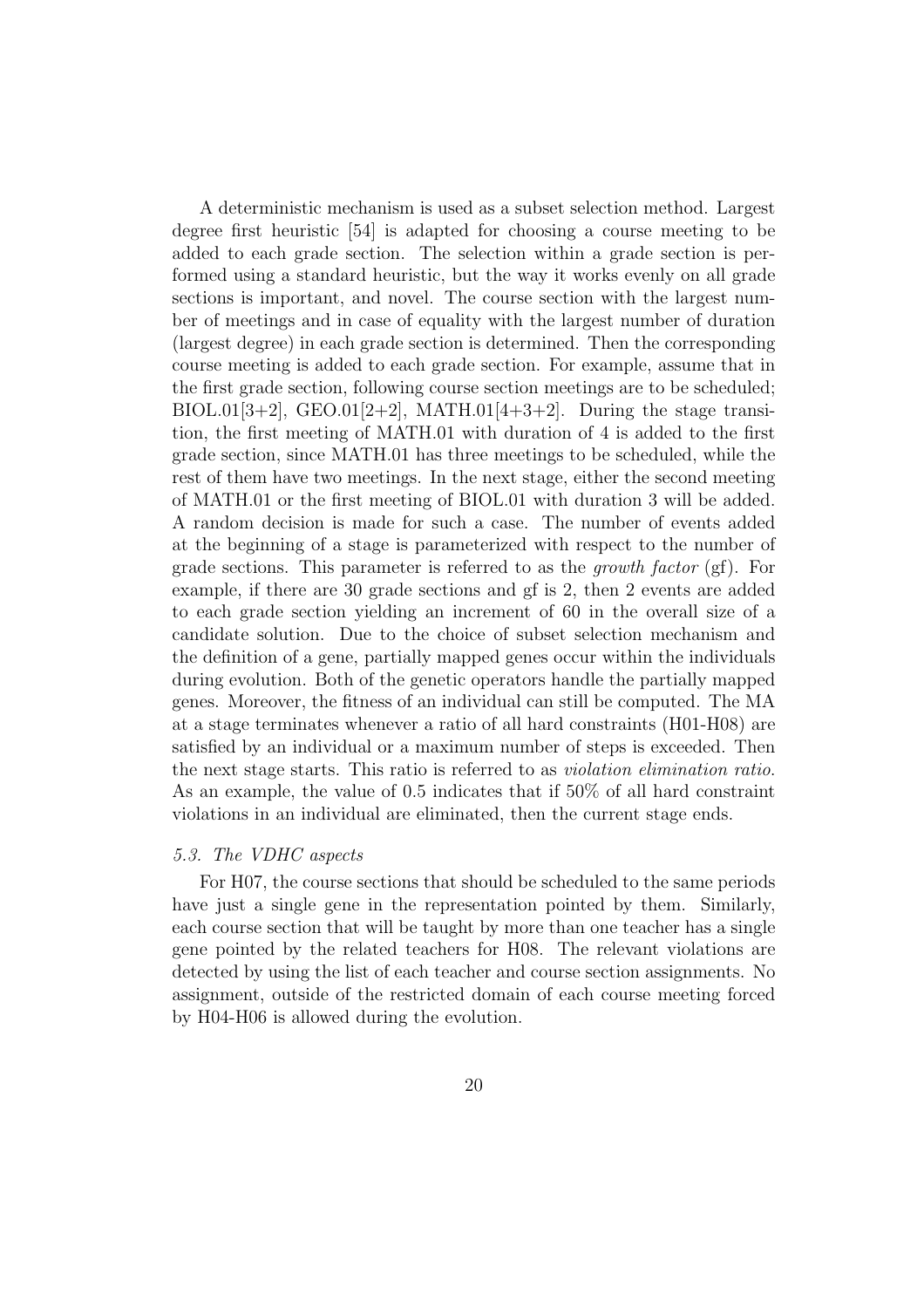The MAs use a set of constraint-based hill climbers for H01, H02, S01 and S02. Each hill climber attempts to remove the violations due to a constraint by random rescheduling. A limited number of possibilities are tested and the best one is accepted. The hill climber (repair operator) for H01 is applied after all genetic operators. None of the course meetings in a grade section is allowed to overlap by employing the hill climber for H01.

#### **Input: Candidate Solution S**

```
 I:= 1 
0.
 Repeat 
1.
      If (no violations of any constraint) 
            break 
      Select a constraint type i based on the individual violations in S 
      Form a list L:= [ course meetings that violates the selected 
                          constraint type in S ] 
       If (L is not empty) 
             Shuffle L randomly 
             Repeat 
                    Remove the next course meeting e from L 
                   Apply the constraint oriented hill climber HCi to e
                   I:= I + 1 
                   If (no overall improvement in the quality of S) 
                          Set the assignment of e to its previous value 
            Until (there is improvement) or (L is empty) or (I>upperBound) 
      If (L is empty) and (no overall improvement in the quality of S) 
             Mutate a randomly selected course meeting 
 Until (I>upperBound) 
18.
                                          f
  2.
  3.
  4.
  5.
  6.
  7.
  8.
  9.
10.
11.
12.
13.
14.
15.
16.
17.
```
Figure 7: Pseudo-code of the violation directed hierarchical hill climbing utilised within the MA

The idea of using a violation directed mutation operator as a genetic algorithm is tested over a set of real and syntactic data for lecture and examination timetabling in [24], [25]. Their results show that the random selection of a gene and then the selection of an allele to be assigned by using tournament perform the best. The tournament strategy favors the assignment that produces the smallest number of violations. [3], [6] and [5] extend this idea for designing different types of operators, including hill climbers to be used in metaheuristics.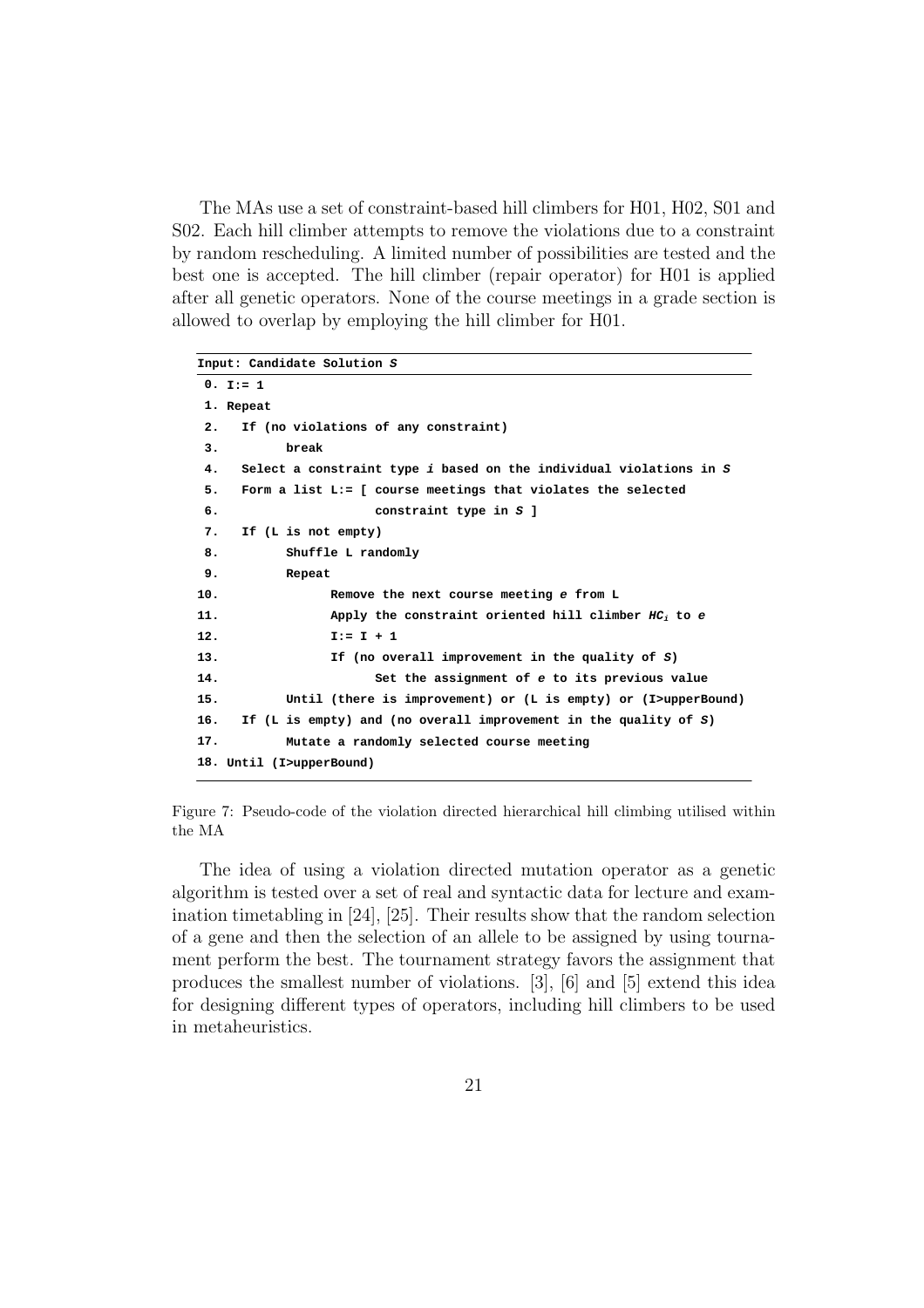In this study, a similar heuristic to the one described in [5] is used to manage the hill climbers for H02, S01 and S02 as a single hill climber (Figure 7). In the first phase, the number of violations due to a constraint type is computed and a hill climber is randomly selected using a ranking strategy (with a virility of 5) based on this information (Line 4). The hill climber selection process is similar to the mate selection process. Instead of the fitness of individuals, the number of violations due to the constraint types is evaluated for selection. It is more likely that the constraint type causing more violations will be selected; hence, the relevant hill climber will be invoked (Line 11). Each hill climber aims to correct the violations of the related constraint type.

After deciding on the constraint type to be repaired, a new phase starts. A meeting should be chosen for removing the selected constraint type violations, hence a list of events is formed that violates the selected constraint type (Lines 5-6). A random permutation of these events is formed (Line 8) and each event is processed consecutively by the hill climber as long as the solution does not improve without exceeding the maximum number of steps (Lines 9-15). If an improving move is detected (Line 15) before reaching the end of the list, then the hill climber goes to the first phase again and the same steps are repeated. If all items in the list are processed and no improvement in the quality of the candidate solution is detected, then mutation is invoked for a randomly selected event from the list (Lines 15-16). The hill climber terminates whenever there is no violations of any constraint left (Lines 2-3) or a maximum number of steps are exceeded (Line 18).

#### 6. Computational Results

Pentium IV 3 GHz. windows machines having 2 Gb of memory are used during the experiments. All runs are repeated fifty times. Initially, some parametric fine tuning experiments are held. Then, ICMA is compared to the conventional MA, which attempts to schedule all course meetings simultaneously. For a fair comparison between the approaches, the experiments are terminated if the expected global optimum is achieved or the execution time exceeds 600 CPU seconds (unless it is mentioned), considering that MA operates on the complete solutions whereas ICMA on the partial solutions. If there are no constraint violations, 0 fitness value is expected. Equal weights are used within the fitness function. As a replacement strategy, the best two individuals in a generation are passed to the next one. The rest of the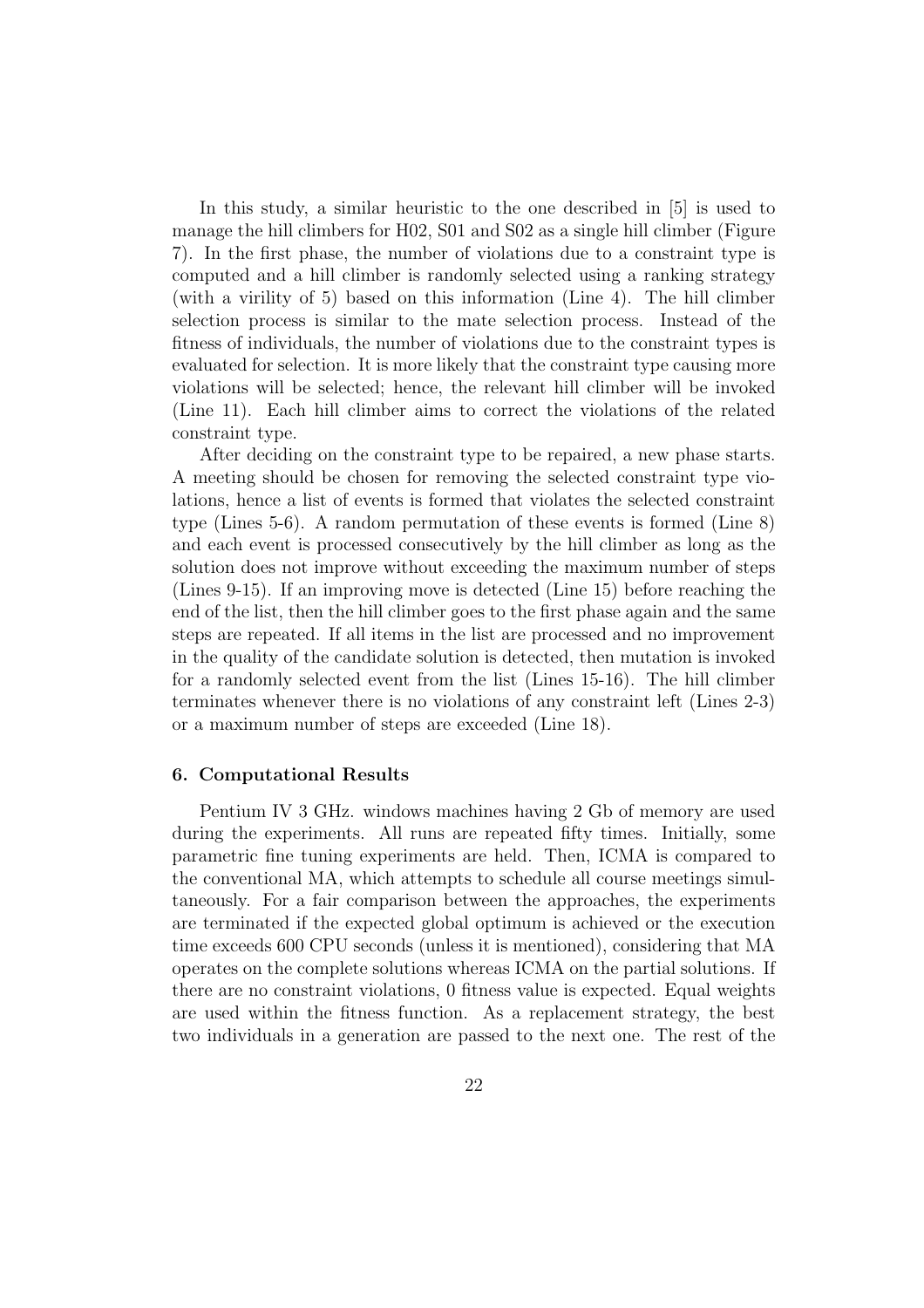population is generated using the genetic operators. Success rate (s.r.) indicates the ratio of successful runs, achieving the expected fitness to the total number of runs. The success rate, average number of violations and ranking based on these measures are used as performance comparison criteria.

## 6.1. Experimental data

A real data obtained from Final Dershanesi, a private PPS is used during the experiments. This data referred to as fdm11 is composed of four smaller subsets. Ten more problem instances are formed by concatenating the subsets in different ways as summarized in Table 1. All the problem instances having "fdm" prefix are modified from the raw data, in which each instance is denoted by "fd" prefix. Some events from the raw data are discarded that causes obvious constraint violations. It is more likely that there might be an optimal solution for the modified data as compared to the raw data. Both the raw and modified data sets can be reached from

http://cse.yeditepe.edu.tr/∼eozcan/research/TTML/.

Three sets of preliminary experiments are performed for fine tuning ICMA using the first six problem instances (fdm1-fdm6). Each problem instance requires an optimal schedule to be generated for more than 1100 course meetings. There are 8 days and 12 hours per day in the timetable. For most of the courses, one hour is required for each meeting. The students in a grade section attend 45 to 48 course meetings. Each course section requires 2 to 8 course meetings. The interleave in S01 is fixed as two. The minimum and maximum load of a teacher imposed by S02 is set to 2 and 6 hours per day, respectively. At each stage, the number of events added is the number of grade sections for each problem.

## 6.2. Preliminary experiments using ICMA

The performances of crossover operator (m1PTX, mUX) and population size (16, 32) combinations within ICMA are tested first (Figure 8). Lower rank denotes a better value for either the best or mean number of violations. Ranks are computed by taking ties into account. The violation elimination ratio is set as 1.0, while the growth factor is set to 1 during the first set of experiments. The maximum number of generations is fixed as 50 for each stage. These choices are arbitrary. It is observed that the mUX crossover is slightly better than m1PTX on average considering the best (offline performance) and average best results (online performance). On the other hand, a population size of 16 is a slightly better choice considering the average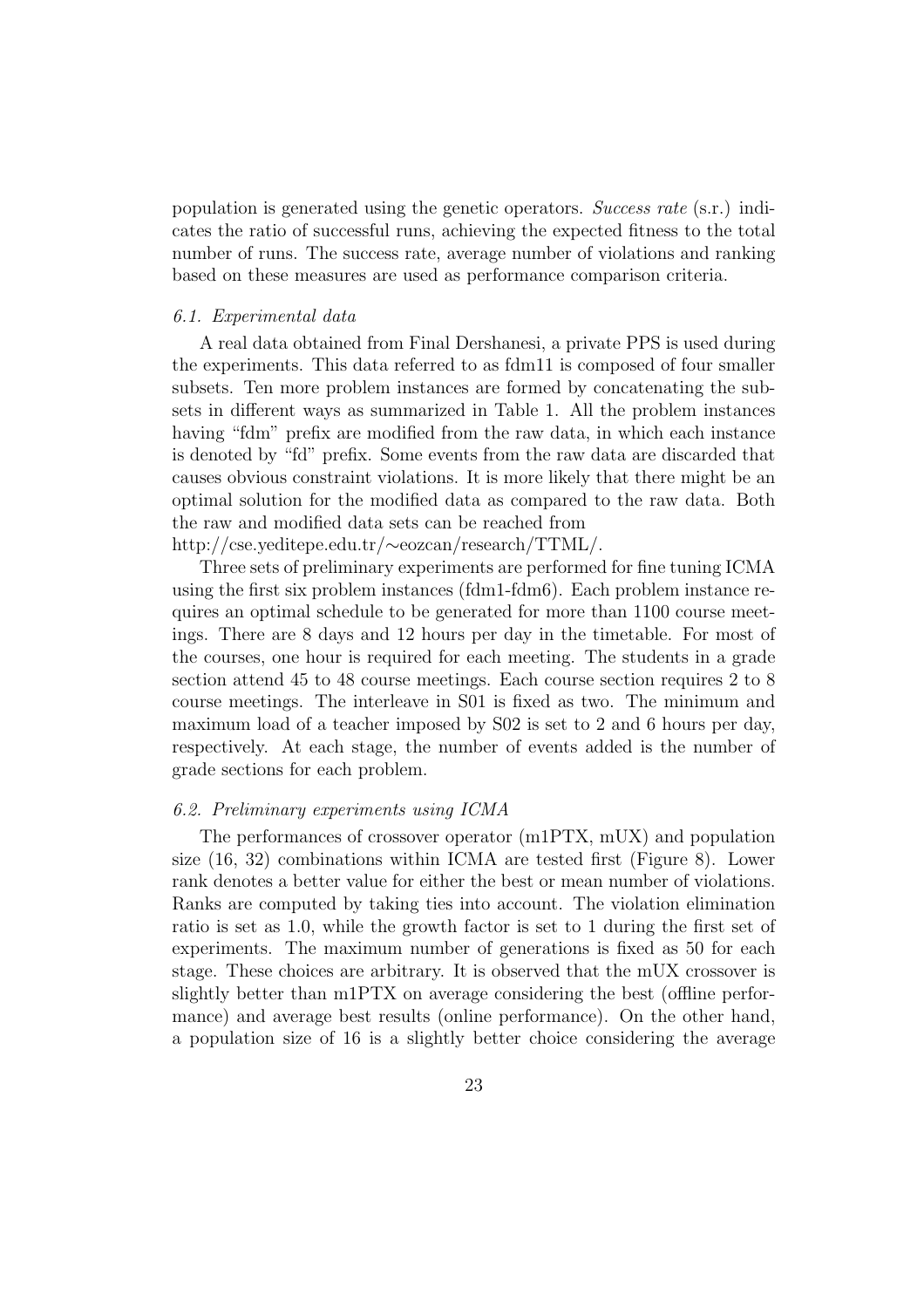best results, but a population size of 32 is a slightly better choice considering the best results. A pair-wise student's t-test comparing the effect of the crossover operator and population size choices on the average performance of MAs for each problem instance shows that there is no statistically significant performance variation between them. For this reason, mUX is chosen as the crossover and a population size of 16 is used during the further experiments. The rest of the settings are kept the same.

A set of values  $\{0, 0.25, 0.5, 0.75, 1.0\}$  for violation elimination ratio are tested, secondly. Performance rank of each ratio based on the best number of violations in 50 runs for each problem instance is provided in Table 2. As the ratio grows, the performance of ICMA gets better in almost all problem instances. The experimental results indicate that aiming to satisfy as many hard constraints as possible is vital as a stage transition criterion. For cases in which this is not possible, having a limit on the maximum number of iterations between stages is sufficient as a termination criterion. The violation elimination ratio is set to 1.0 during the rest of the experiments.

A single course meeting is added to each grade section in the previous experiments. During the last set of experiments, ICMA is tested on fdm1 fdm6 using different growth factors;  $\{1, 2, 3, 4\}$ . Figure 9 summarizes the results. Different growth factors might deliver different performances. For fdm3 and fdm5, a growth factor of 4 and 3 generate the best performance, respectively, while a growth rate of 2 provides either the best performance or a matching performance to the best for the rest of the problem instances. For fdm4, an optimal result cannot be achieved in none of the runs and for any growth factor. Adding two course meetings to a grade section performs the best with an average success rate of 0.31 over the problem instances. Hence, a growth factor of 2 is used in the subsequent experiments.

#### 6.3. Comparison of the conventional MA and ICMA

The duration as a termination criterion is set to 600, 900 and 1200 seconds for the problem instances having a grade section of 30, 45 and 60, respectively. The performance comparison of the conventional MA and ICMA is presented in Table 3. A success rate, in a way, indicates the probability of obtaining a violation free schedule in a single run for the problem. ICMA performs better than the conventional MA in all cases, except for fdm8, considering the success rate and the average number of violations of the best individuals over the runs. A violation free schedule can be obtained for seven out of eleven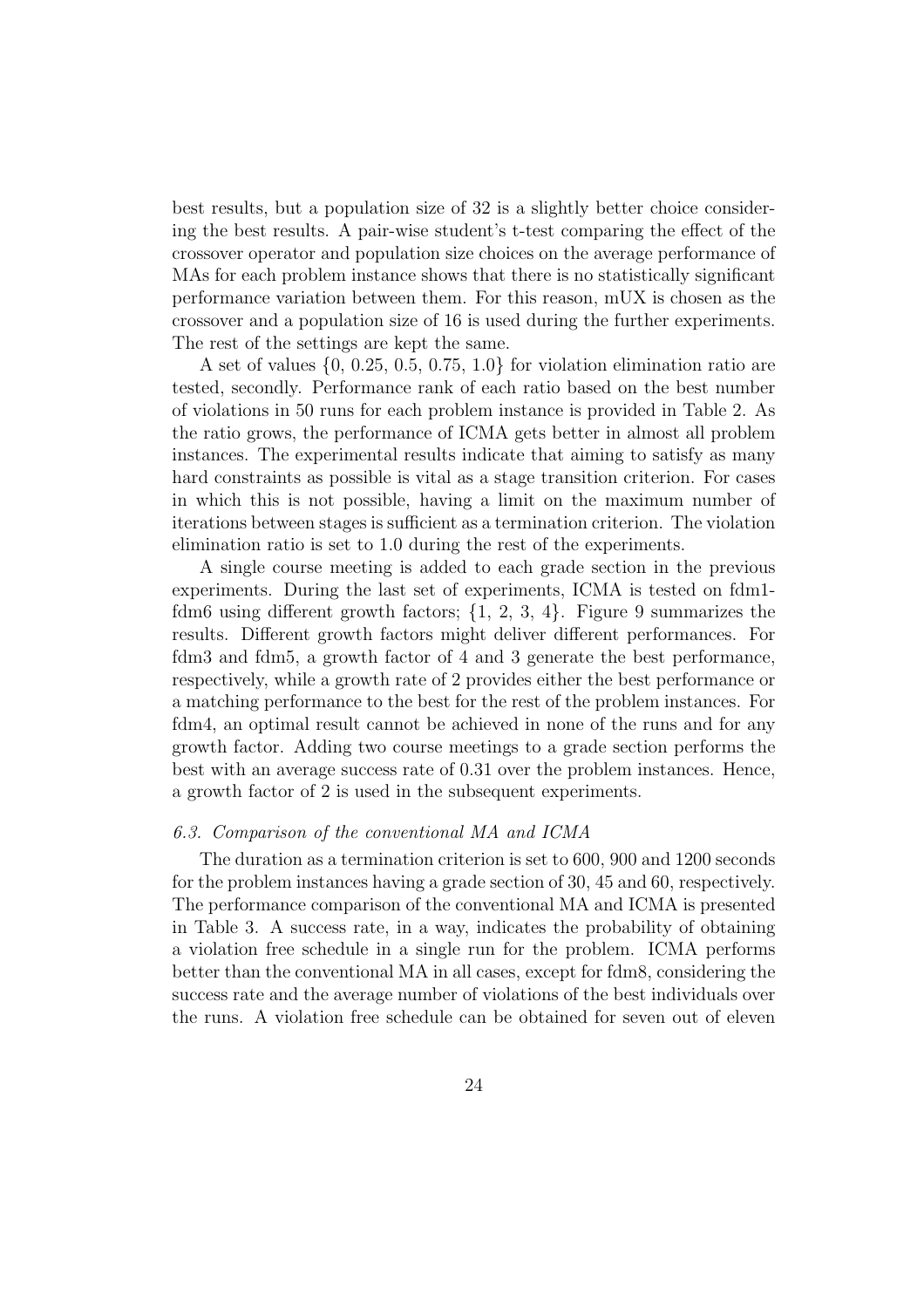

Figure 8: Performance comparison of crossover operators and population size parameters within ICMA considering (a) the best and (b) mean number of violations over fifty runs. The average values and their standard deviations are obtained by averaging all ranks over all experiments in which two crossover and two population size combinations are used on all problems.

problem instances. ICMA delivers the best average number of violations for the rest of the problems; namely, fdm4, fdm7, fdm10 and fdm11.

Figure 10 shows how the number of violations of the best individual in a population changes during the evolutionary process as an example. Some stage transitions might occur before the maximum number of generations between successive stages is exceeded. That is, the hard constraints might be satisfied less than 50 generations. This indicates the power of the hill climber utilised in the MAs. The mutational component within the proposed hill climber seems to be useful in both MAs. It kicks in whenever the hill climber gets stuck and can not generate an improved solution by considering the selected constraint oriented neighborhood.

The experiments are repeated using the raw data fd1-fd6 and tightening the S01 constraint. The rest of the settings are kept the same. The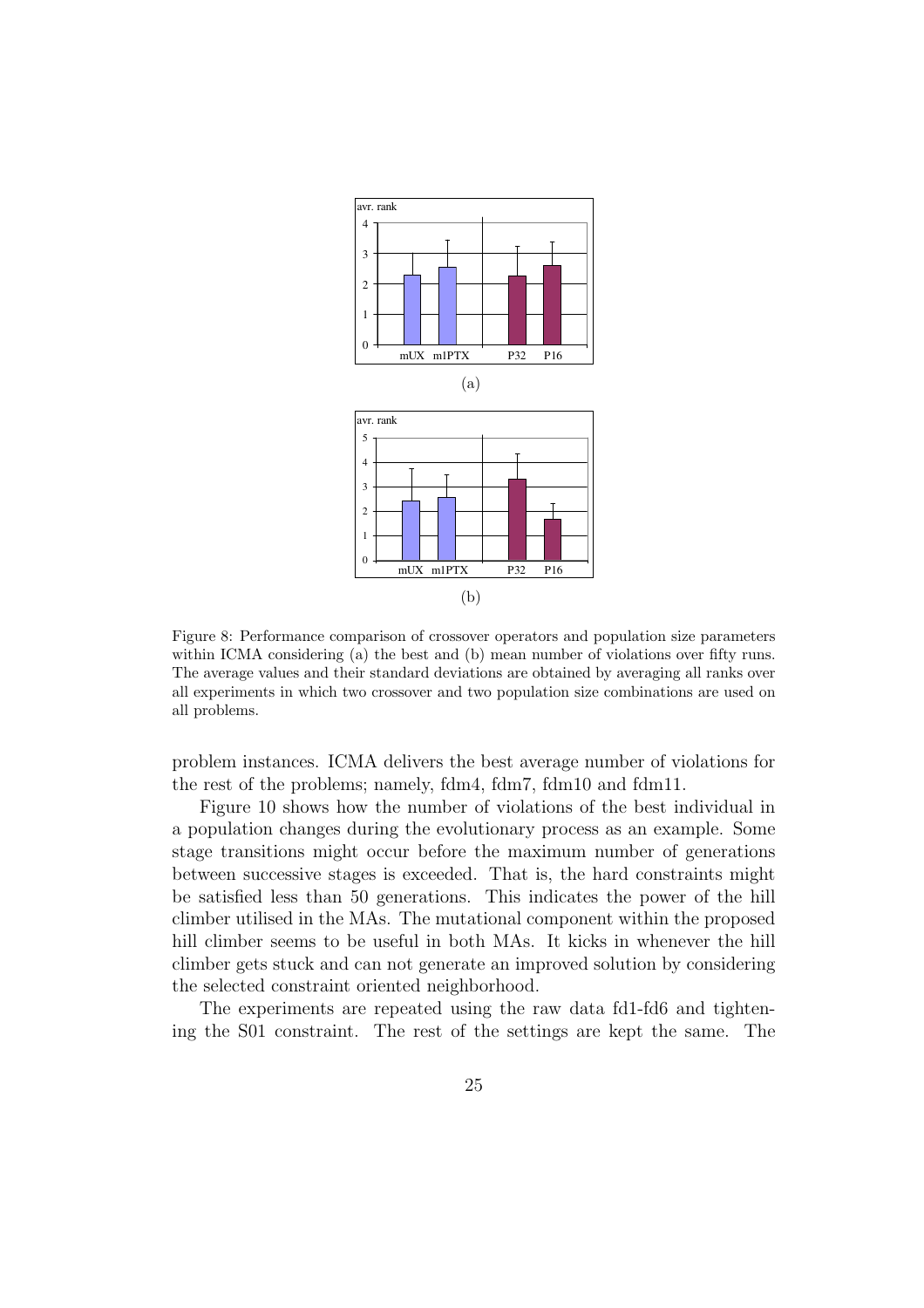

Figure 9: Performance comparison of ICMA based on success rates  $(s.r.)$  for various growth factors (gf) and for the problem instances fdm1 to fdm6.

results are presented in Table 4. The average performance comparison between the conventional MA and ICMA based on the student's t-test and the %-improvement of the best approach over the other one using the average number of violations for a given problem instance are provided in Table 5. It is observed that ICMA delivers a better average performance when compared to the conventional MA for all problem instances (fd1-6). This performance variation is statistically significant for fd1, fd3, fd4 and fd6. Considering the best performance of MAs in fifty runs, still, ICMA performs better than the conventional MA in all cases, if ties are broken based on the average number of violation and generations. For none of the problem instances all constraints are resolved, except for fd5. For fd2, ICMA achieves the same quality solution as the conventional one by visiting less number of states on average.

# 7. Conclusion

A new course timetabling problem is presented in this paper: University Exam Preparation School Course Timetabling Problem (PSTP), and a set of such problem instances are made available, each requiring an optimal schedule for more than 1100 course meetings subject to a set of hard and soft constraints.

We have also presented a new hybrid, the "Interleaved Constructive Memetic Algorithm". This works on an active subset of the events, and uses an interleaving of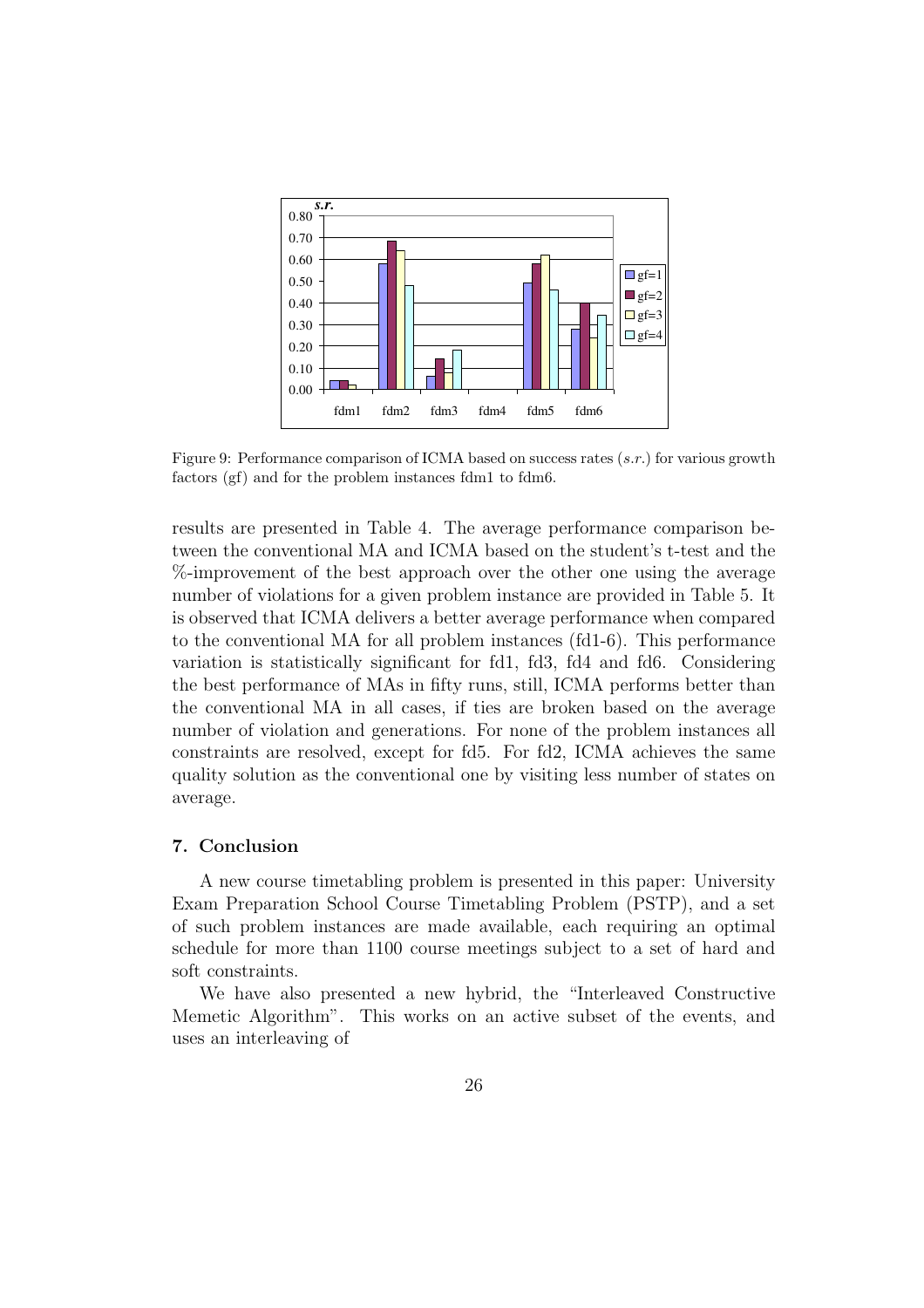

Figure 10: Number of violations versus generation plot: A sample run of ICMA for solving fdm11 showing the number of violations (y-axis) of the best individual at each generation  $(x-axis)$ .

- A constructive step in which a selection of the currently un-assigned events are to the active subset and are given initial assignments. This selection of the events is done heuristically, and exploits the structure of the problem domain. The novelty of the selection process is in the way it works which enforces fairness of progress across all same substructures.
- The memetic algorithm, with its set of constraint directed hill-climbers, is allowed to work on the active set of events so as to improve the assignments they have been given. It is permitted to change all the assignments if it desires as a novel feature which extends the previously proposed strategies in [47] and [52].

On the PSTP, the empirical comparison between the ICMA and its conventional version shows that ICMA achieves better results: Both use the same operators, including the single hill climber; a heuristic that decides the most appropriate hill climber to apply whenever necessary from a set of constraint based hill climbers. We also note that converting from MA to ICMA is relatively easy. Although applied here to a particular course timetabling problem, the proposed incremental strategy is a general strategy that can be adapted easily by the existing approaches for timetabling and scheduling. There is already strong evidence that some examination timetabling [7],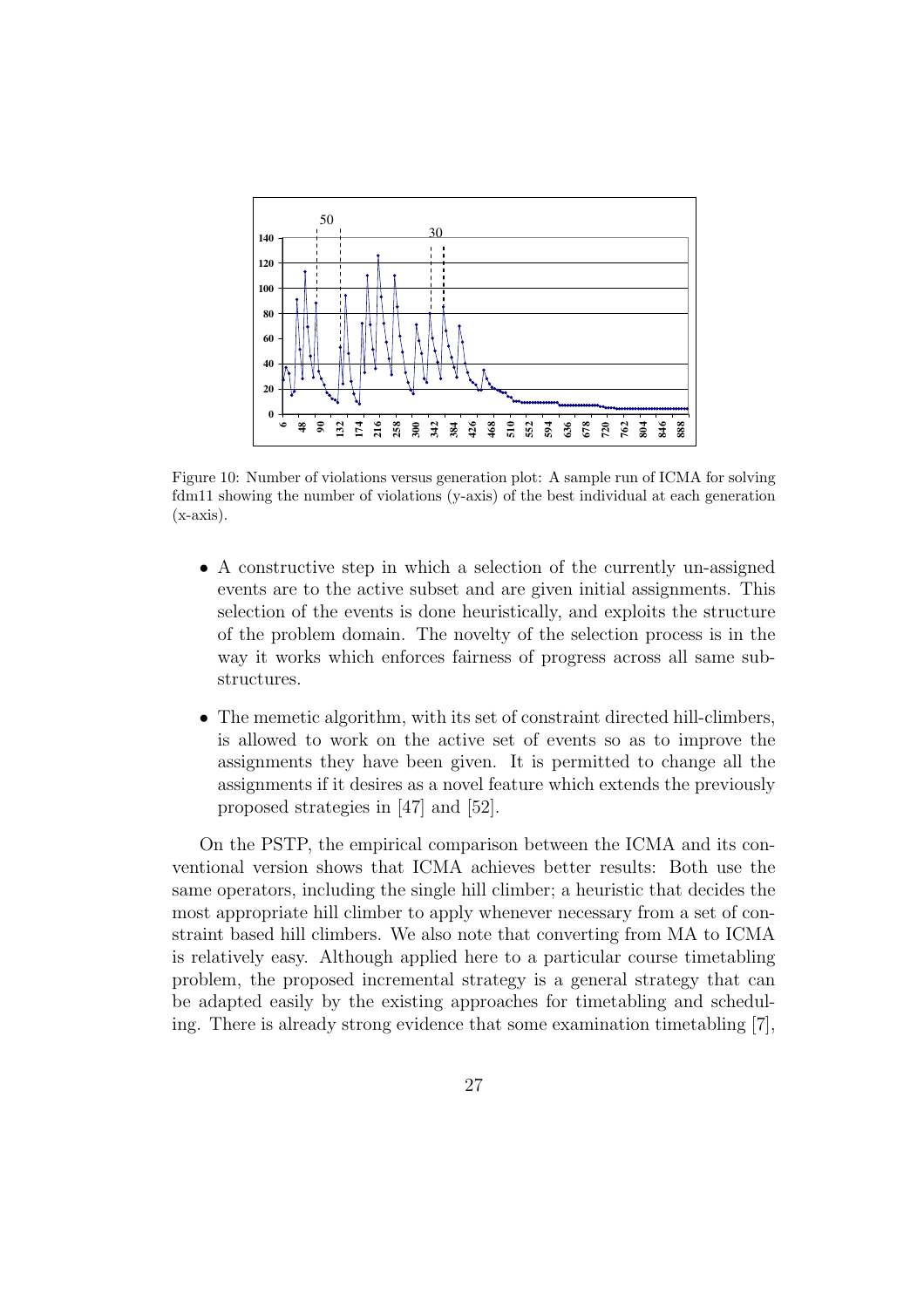workforce scheduling, particularly nurse rostering [5], [6] problems are highly hierarchically structured which can be exploited by our method.

Comparing ICMA with other meta-heuristics the primary relevant difference is that ICMA exploits the explicitly-given hierarchical structure. Quite possibly other metaheuristics can also exploit that structure and improve their performance, however, direct empirical comparison is often stymied by the general propensity for benchmark problems to discard such hierarchical structure. Note that it is possible that other standard meta-heuristics would outperform ICMA without using the structure, but even in that case the point made by this study is that extending such meta-heuristics so as to exploit the structure might also improve their performance. This also emphasises that it would be good practice for those converting real instances to benchmark ones to ensure that the structure is preserved.

Naturally, we also intend to explore the performance of ICMA on domains for which structure preserving benchmarks are provided. As a potential example, the structure of the PSTP is similar to those used in the ITC2007 course timetabling track, [35], and so this suggests that ICMA be also tested on this domain. We note that [55] uses an integer programming method (as opposed to a metaheuristic) but that it does exploit the given grouping structure of the events in the problem; thus re-iterating the general potential utility of structure exploitation.

Implementation specific mechanisms for the subset selection and the termination criteria at each stage for the proposed strategy can also be investigated further. Future work will also look into the mechanisms that underlie the ICMA, and the questions raised by this work. For example, it seems reasonable that the interleaving acts as an additional diversification mechanism within the MA due to the newly introduced events and their random scheduling at each stage. Another hypothesis we want to explore arises from the observation that the ICMA gradually increases the size of the active set of events. When the active set is small, then search effort is probably not useful as the problem is too easy. However, if the active set is too large (or includes all events as in the usual MA) then it is possible that search effort is not efficiently used as the problem becomes too constrained to allow easy movement within the search space. Possibly the main effectiveness of the ICMA method arises at intermediate sizes of the active sets; sets that are large enough to be informative but not so large as to cause the search to stagnate. Also possibly related, is the commonly held view that many problems contain a core subproblem that is hard to solve, but once solved then the other variables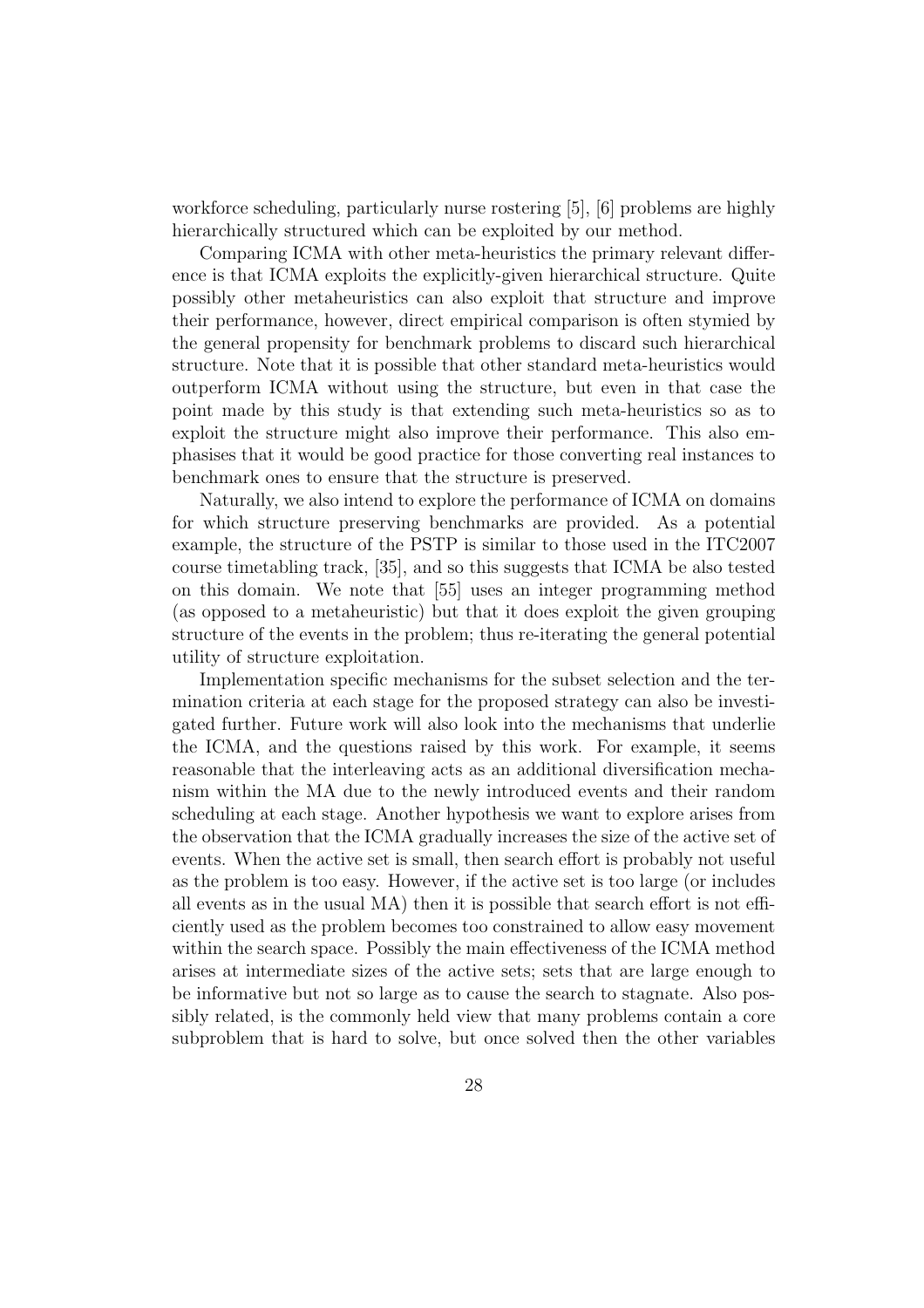depend on the core in a fashion that is relatively easy to handle. A potential problem with methods that work on assignments to all variables (such as GAs and MAs) is that they can get confused by the dependent variables. Yet, fixing this by directly identifying the care subproblem is also hard. We hope that ICMA will lead to methods that have a higher chance of focussing on the hard core at some stage during the multi-stage construction, and so can reduce the distracting effects of the easier components of the problem.

## Acknowledgment

This research is funded by TUBITAK (The Scientific and Technological Research Council of Turkey) under the grant number 107E027.

# References

- [1] S. Even, A. Itai, and A. Shamir, "On the complexity of timetable and multicommodity flow problems," SIAM J. Computing, 5(4), pp. 691-703, 1976.
- [2] E. K. Burke, and J. D. Landa Silva, "The design of memetic algorithms for scheduling and timetabling problems," in Studies in Fuzziness and Soft Computing. Recent Advances in Memetic Algorithms and Related Search Technologies, W. Hart, J. Smith and N. Krasnogor (ed.), Springer, vol. 166, pp. 289-311, 2005.
- [3] A. Alkan, and E. Özcan, "Memetic algorithms for timetabling," in Proc. of IEEE Congress on Evolutionary Computation, pp. 1796-1802, 2003.
- [4] A. Viana J. Pinho de Sousa, M.A. Matos, "GRASP with constraint neighbourhoods - an application to the unit commitment problem," in Proc. of the 5th MIC, 2003.
- [5] E. Ozcan, "Memes, self-generation and nurse rostering," Lecture Notes in Computer Science 3867, Springer-Verlag, selected papers from the 6th Int. Conf. on the PATAT, pp. 85-104, 2007.
- [6] E. Özcan, "Memetic algorithms for nurse rostering," P. Yolum (Eds.): Lecture Notes in Computer Science 3733, Springer-Verlag, The 20th ISCIS, pp. 482-492, 2005.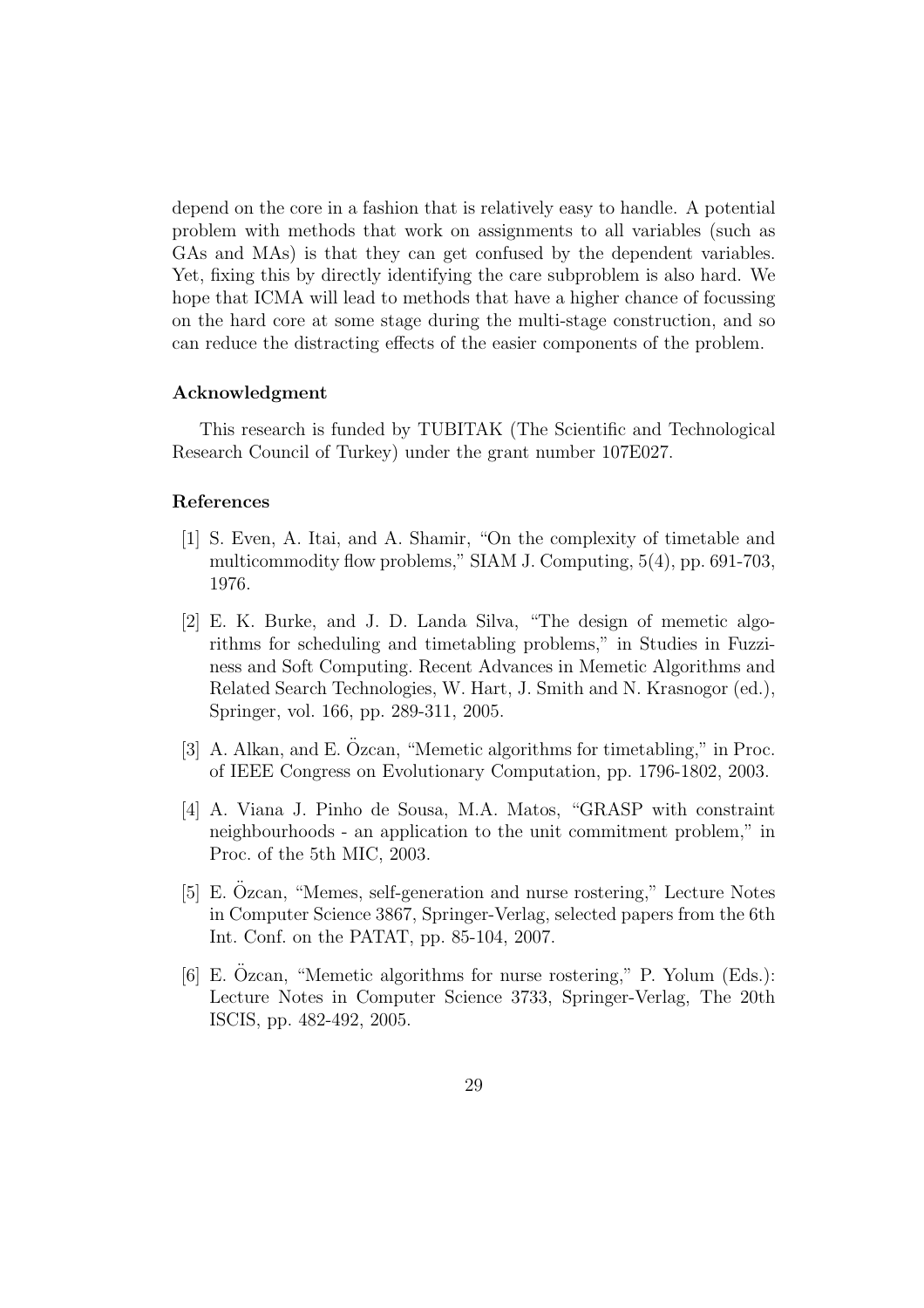- [7] E. Ozcan, E. Ersoy, "Final exam scheduler-FES," in Proc. of  $2005$  IEEE Congress on Evolutionary Computation, vol. 2, pp. 1356-1363, 2005.
- [8] E. Ersoy, E. Ozcan, S. Uyar, "Memetic algorithms and hyperhillclimbers," in Proc. of the 3rd Multidisciplinary Int. Conf. On Scheduling: Theory and Applications, P. Baptiste, G. Kendall, A. M. Kordon, F. Sourd (ed.), pp. 159-166, 2007.
- [9] Ender Ozcan, Alpay Alkan, "A memetic algorithm for solving a timetabling problem: an incremental strategy," in Proc. of the 3rd Multidisciplinary Int. Conf. On Scheduling: Theory and Applications, P. Baptiste, G. Kendall, A. M. Kordon, F. Sourd (ed.), pp. 394-401, 2007.
- [10] E. Ozcan, "Towards an XML based standard for timetabling problems: TTML," Multidisciplinary Scheduling: Theory and Applications, Springer Verlag, 163 (24), 2005.
- [11] J. H. Holland, "Adaptation in natural and artificial systems," Univ. Mich. Press, 1975.
- [12] P. Moscato and M. G. Norman, "A memetic approach for the traveling salesman problem implementation of a computational ecology for combinatorial optimization on message-passing systems," Parallel Computing and Transputer Applications, pp. 177-186, 1992.
- [13] Y.S. Ong, A.J. Keane, "Meta-Lamarckian learning in memetic algorithms," IEEE Trans Evol Comp 8(2):99-110, 2004.
- [14] Y.S. Ong, M.H. Lim, Z. Ning, K.W. Wong, "Classification of adaptive memetic algorithms: a comparative study," IEEE Trans SMC BC 36(1):141-152, 2006.
- [15] D. Abramson, "Constructing school timetables using simulated annealing, sequential and parallel algorithms," Management Science, 37(1), pp. 98-113, 1991.
- [16] A. Hertz, "Finding a feasible course schedule using a tabu search," Discrete Applied Mathematics, 35, pp. 255-270, 1992.
- [17] A. Schaerf, "Tabu search techniques for large high- school timetabling problems," in Proc. of the Fourteenth National Conference on AI, pp. 363-368, 1996.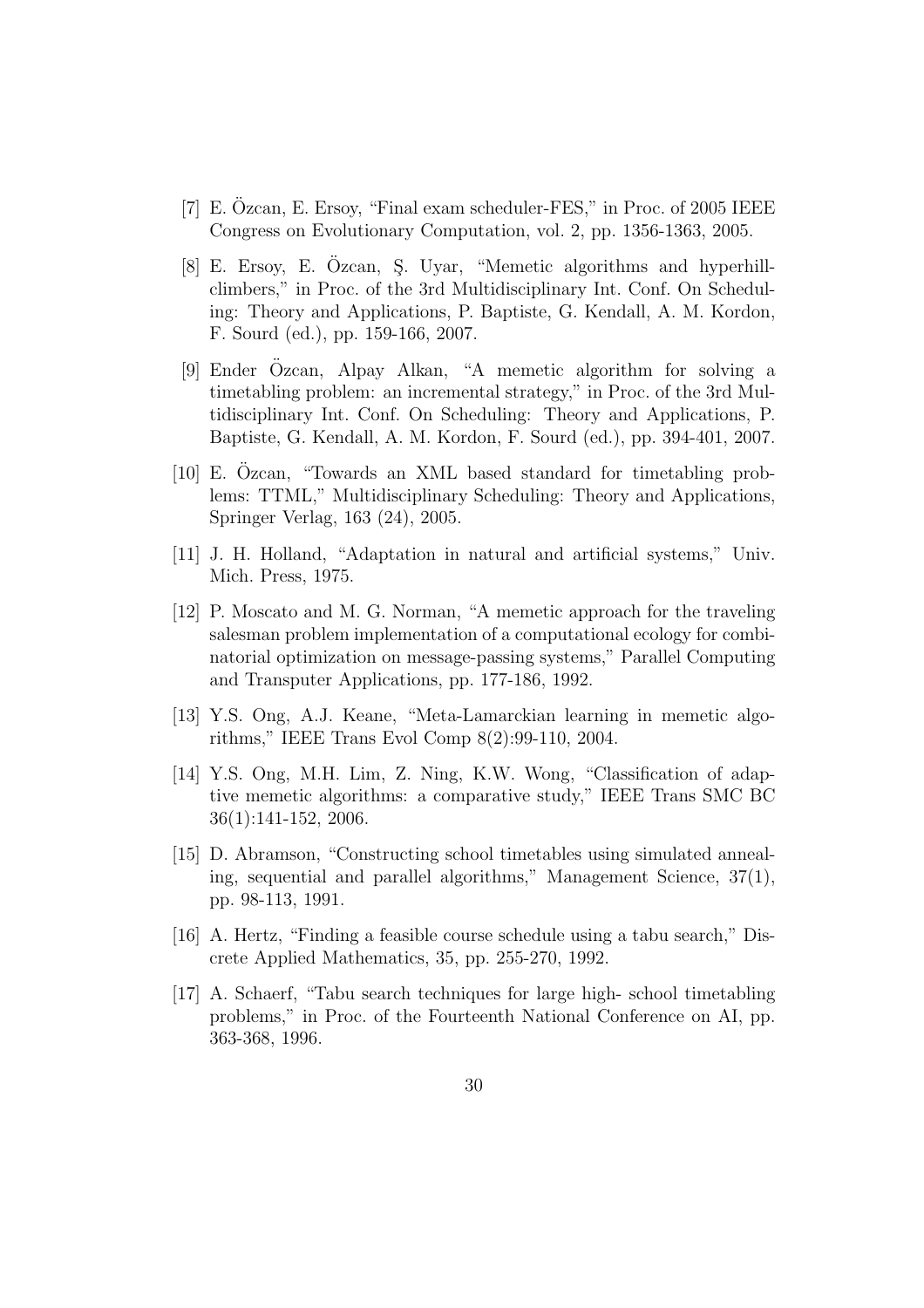- [18] D. Abramson, H. Dang, and M. Krisnamoorthy, "Simulated annealing cooling schedules for the school timetabling problem," Asia- Pacific J. of Op. Res., 16, pp. 1-22, 1999.
- [19] M. Marte, "Towards constraint-based school timetabling," in Proc. of the Workshop on Modelling and Solving Problems with Constraints, ECAI 2004, pp. 140-154, 2004.
- [20] F. Jakobsen, A. Bortfeld, H. Gehring, "Timetabling at German secondary schools: Tabu search versus constraint programming," in Proc. of the 6th Int. Conf. on the PATAT, pp. 439-442, 2006.
- [21] B. Bilgin, E. Özcan, E. E. Korkmaz, "An experimental study on hyperheuristics and exam scheduling," Selected papers from the International Conference on Practice and Theory of Automated Timetabling 2006, Lecture Notes in Computer Science, vol. 3867, pp. 85-104, 2007.
- $[22]$  E. Ozcan, B. Bilgin, E.E. Korkmaz, "A comprehensive survey of hyperheuristics," Intelligent Data Analysis 12(1):1-21, 2008.
- [23] E. K. Burke, B. McCollum, A. Meisels, S. Petrovic and R. Qu, "A graphbased hyper-heuristic for educational timetabling problems," EJOR, 176(1), pp. 177-192, 2007.
- [24] P. Ross, D. Corne, and H-L. Fang, "Improving evolutionary timetabling with delta evaluation and directed mutation," in Proc. of PPSN III, pp. 556-565, 1994.
- [25] P. Ross, D. Corne, and H-L. Fang, "Fast practical evolutionary timetabling," in Proc. of AISB Workshop on Evolutionary Computation, pp. 250-263, 1994.
- [26] W. Erben and J. Keppler, "A genetic algorithm solving a weekly coursetimetabling problem," in Proc. of the First Int. Conf. on the Practice and Theory of Automated Timetabling (ICPTAT), Napier University, Edinburgh, pp. 21-32, 1995.
- [27] A. Colorni, M. Dorigo, and V. Maniezzo, "Metaheuristics for high-school timetabling," Computational Optimisation and Applications, vol. 9, pp. 275-298, 1998.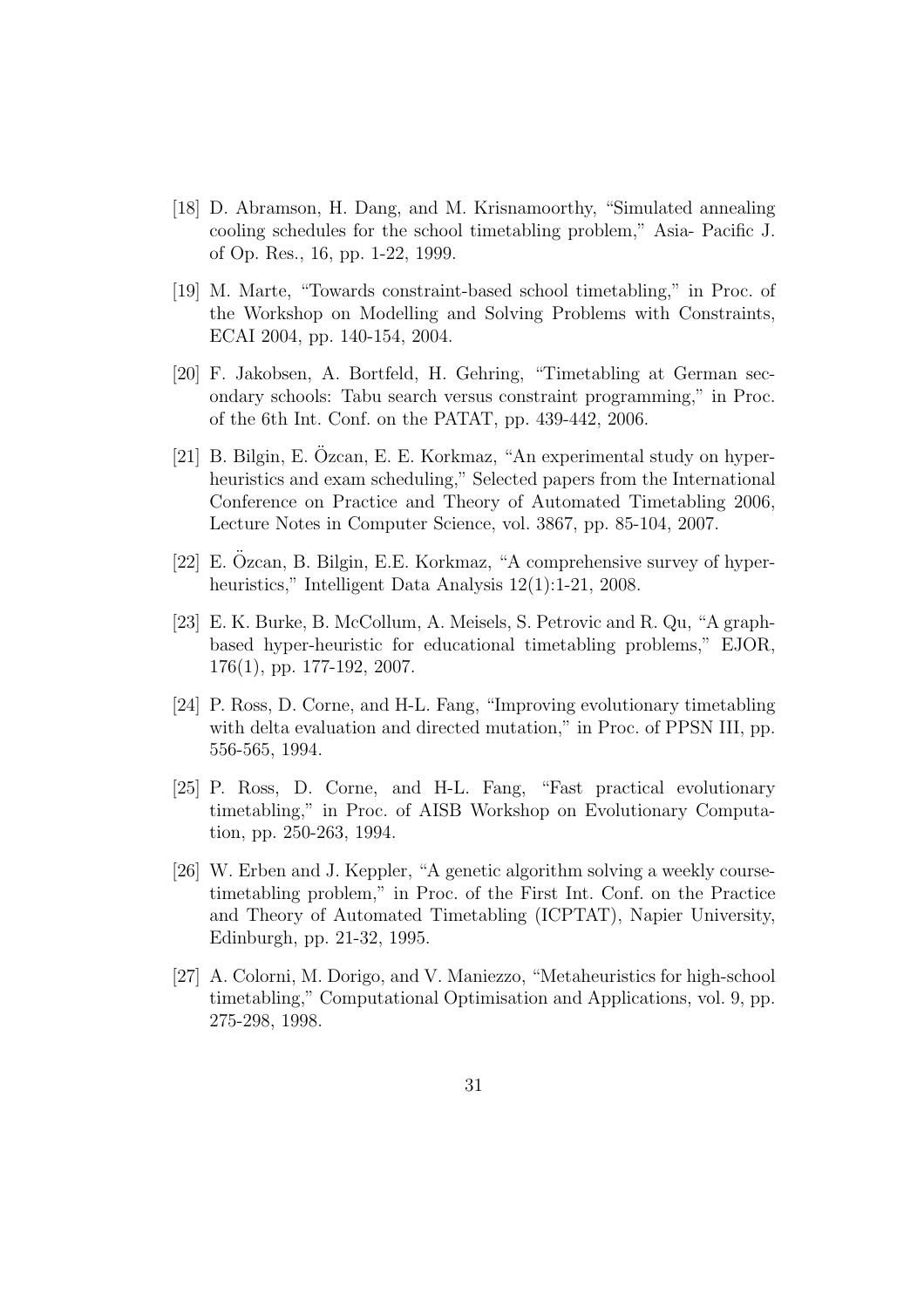- [28] G. R. Filho, L. A. N. Lorena, "Constructive evolutionary approach to school timetabling," Lecture Notes in Computer Science, Springer, vol. 2037, pp. 130-139, 2001.
- [29] P. Wilke, M. Grobner,and N. Oster, "A Hybrid Genetic Algorithm for School Timetabling," Lecture Notes in Computer Science 2557, Springer-Verlag, Advances in Artificial Intelligence, pp. 455-464, 2002.
- [30] G. N. Beligiannis, C. N. Moschopoulos, G. P. Kaperonis, and S. D. Likothanassis. 2008. "Applying evolutionary computation to the school timetabling problem: The Greek case," Comput. Oper. Res., 35(4), 1265-1280, 2008.
- [31] R. Raghavjee, and N. Pillay, "An application of genetic algorithms to the school timetabling problem," Proceedings of the 2008 annual research conference of the South African Institute of Computer Scientists and Information Technologists on IT research in developing countries: Riding the wave of technology, pp. 193-199, 2008.
- [32] R. Raghavjee, and N. Pillay, "An informed genetic algorithm for the high school timetabling problem." in Proc. of the 2010 Annual Research Conference of the South African Institute of Computer Scientists and Information Technologists (SAICSIT '10). ACM, New York, NY, USA, pp. 408-412, 2010.
- [33] R. F. Weare, "Automated examination timetabling," Ph.D. dissertation, University of Nottingham, Department of Computer Science, 1995.
- [34] B. McCollum, A. Schaerf, B. Paechter, P. McMullan, R. Lewis, A.J. Parkes, L. Gaspero, R. Qu, and E.K. Burke, "Setting the Research Agenda in Automated Timetabling: The Second International Timetabling Competition," INFORMS Journal on Computing Vol. 22, pp. 120-130, 2010.
- [35] A. Bonutti, F. De Cesco, L. Di Gaspero, A. Schaerf, "Benchmarking curriculum-based course timetabling: Formulations, data formats, instances, validation, visualization, and results." Annals of Operations Research, to appear. DOI: 10.1007/s10479-010-0707-0
- [36] T. Müller, "ITC2007 solver description: A hybrid approach," Annals of Operations Research 172:429446, 2009.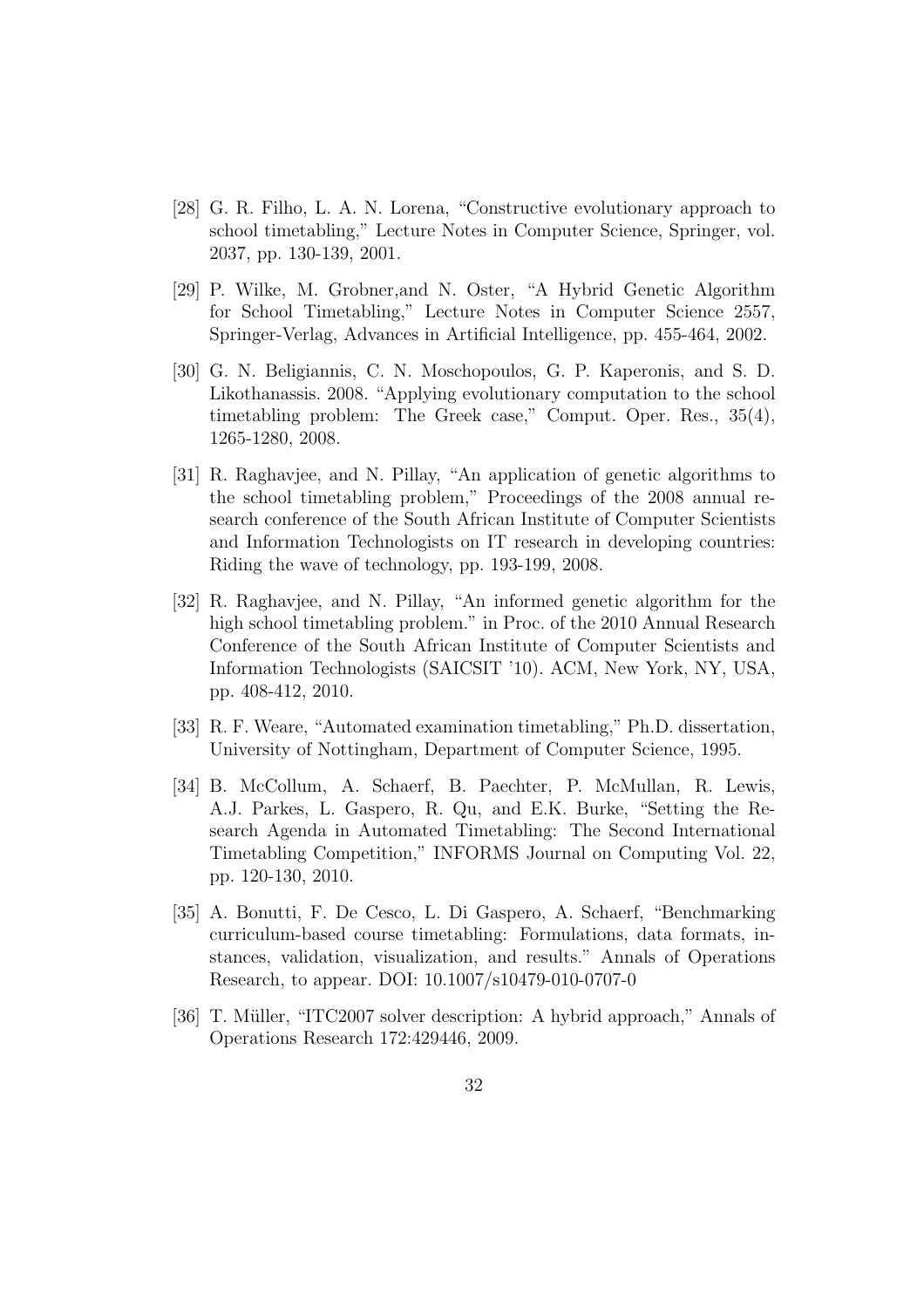- [37] J.H. Kingston , "Resource assignment in high school timetabling," Annals of OR, 2010, DOI:10.1007/s10479-010-0695-0.
- [38] D. E. Goldberg, "Genetic algorithms in search, optimization, and machine learning," Addison- Wesley, Reading (MA), 1989.
- [39] N. Krasnogor, "Studies on the theory and design space of memetic algorithms," Ph.D. Thesis, University of the West of England, Bristol, United Kingdom, 2002.
- [40] B. Paechter, R. C. Rankin, A. Cumming, and T. C. Fogarty, "Timetabling the classes of an entire university with an evolutionary algorithm," in Proc. of Parallel Problem Solving from Nature (PPSN V), pp. 865-874, 1998.
- [41] R. Qu and E.K. Burke, "Adaptive Decomposition and Construction for Examination Timetabling Problems," in Proc. of the 3rd Multidisciplinary International Scheduling: Theory and Applications 2007 (MISTA 2007), pp. 418-425, 2007.
- [42] S.A. Rahman, A. Bargiela, E. K. Burke, B. McCollum and E. Özcan, "A Construction Approach for Examination Timetabling based on Adaptive Decomposition and Ordering," in Proc. of the 8th International Conference on the Practice and Theory of Automated Timetabling (PATAT 2010), pp. 353-372, 2010.
- [43] R. Qu, E.K. Burke, B. McCollum, L.T.G. Merlot, and S.Y. Lee, "A survey of search methodologies and automated system development for examination timetabling," Journal of Scheduling, 12(1): 55-89, 2009.
- [44] A. Schaerf, "A survey of automated timetabling," Artif. Intell. Rev., 13(2): 87-127, 1999.
- [45] E. Ozcan, C. Basaran, "A case study of memetic algorithms for constraint optimization," Soft Computing: A Fusion of Foundations, Methodologies and Applications, 13(8-9), pp. 871-882, 2009.
- [46] E. Ozcan, and E. Onbaşıoğlu, "Memetic algorithms for parallel code optimization," Int. J. on Parallel Processing, vol. 35, no. 1, pp. 33-61, 2007.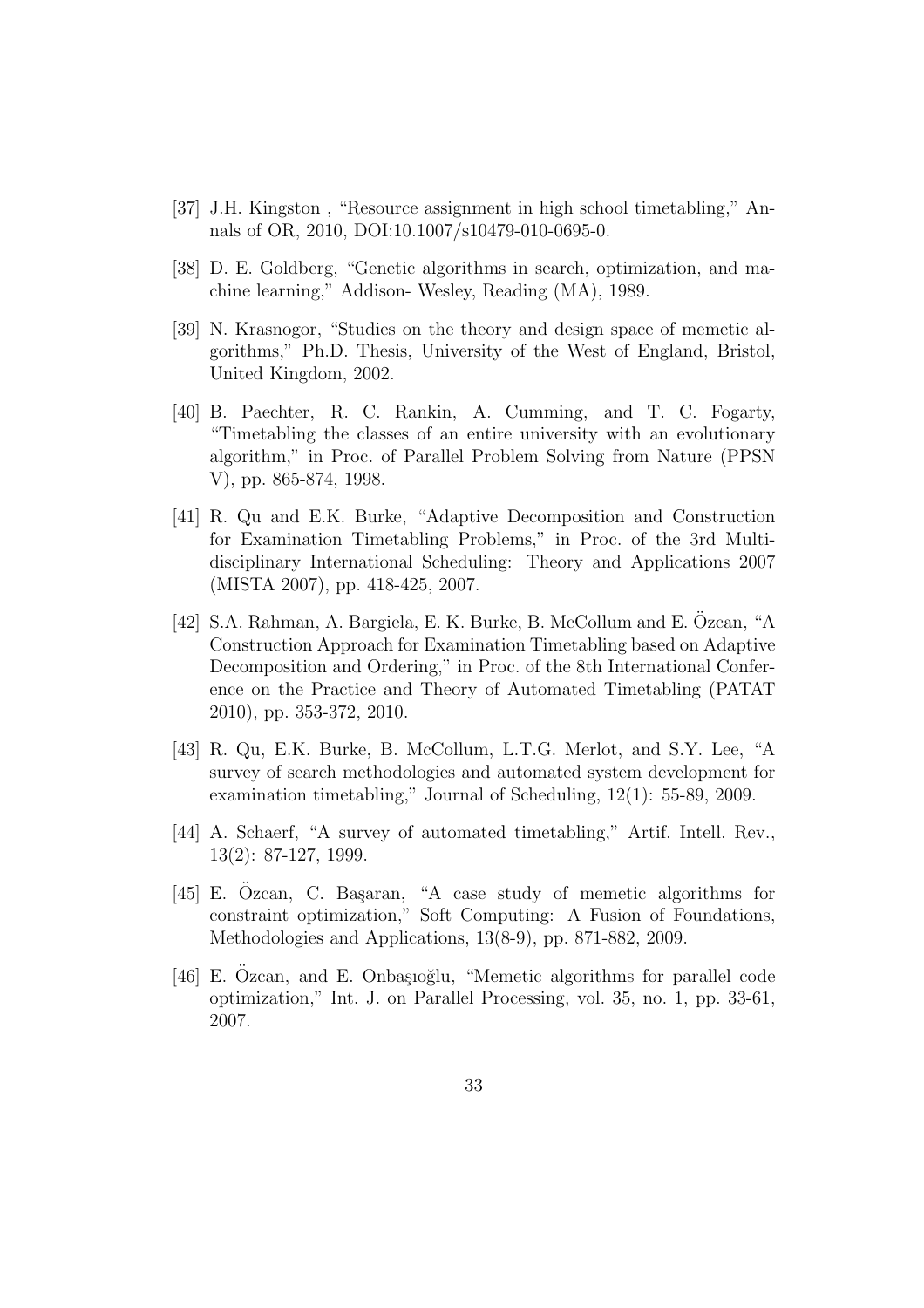- [47] M. W. Carter, "A decomposition algorithm for practical timetabling problems," Dept. of Industrial Engineering, University of Toronto, Working Paper 83-06, April, 1983.
- [48] E. K. Burke, S. Petrovic, "Recent Research Directions in Automated Timetabling", EJOR, 140, pp. 266-280, 2002.
- [49] P. De Causmaecker, P. Demeester, G. Vanden Berghe, "A decomposed metaheuristic approach for a real-world university timetabling problem," European Journal of Operational Research, vol. 195, no. 1, pp. 307-318, 2009.
- [50] A. Meisels, J. Ell-Sana, E. Gudes, "Decomposing and solving timetabling constraint Networks," Computational Intelligence, vol. 13, no. 4, pp. 486-505, 1997.
- [51] B. McCollum, "University Timetabling: Bridging the Gap between Research and Practice," in Proc. of the 6th Int. Conf. on the PATAT, pp. 15-31, 2006.
- [52] E. K. Burke, J. P. Newall, "A multistage evolutionary algorithm for the timetable problem," IEEE Trans. on Evolutionary Computation, vol. 3, no. 1, pp. 63-74, 1999.
- [53] L. Di Gaspero, A. Schaerf, "Tabu search techniques for examination timetabling" In E. Burke and W. Erben, editors, Practice and Theory of Automated Timetabling III, no. 2079 in Lecture Notes in Computer Science, pp. 104-117, 2001.
- [54] M. W. Carter, G. Laporte, "Recent developments in practical timetabling," Selected papers from the Second International Conference on Practice and Theory of Automated Timetabling II, Lecture Notes In Computer Science; vol. 1408 , pp. 3-19, 1997.
- [55] E.K. Burke, J. Marecek, A.J. Parkes, H. Rudova, "A supernodal formulation of vertex colouring with applications in course timetabling". Annals of Operational Research, to appear.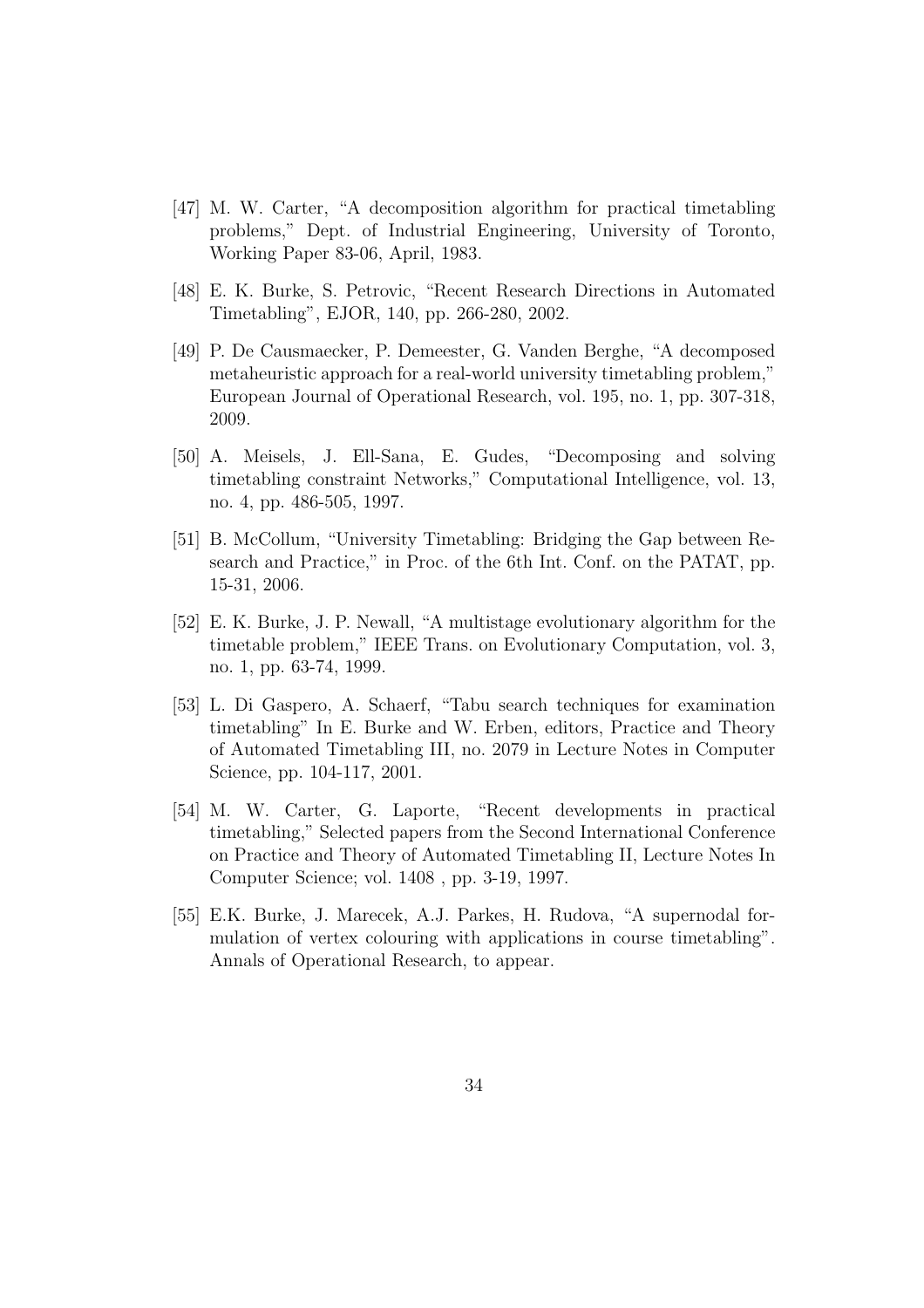|                                                                                                                                                                                                          | lo. of<br>$\mathsf{K}$               | Course                               | No. of                | No. of                 | No. of | Grade                                  | No. of         |          |                              |
|----------------------------------------------------------------------------------------------------------------------------------------------------------------------------------------------------------|--------------------------------------|--------------------------------------|-----------------------|------------------------|--------|----------------------------------------|----------------|----------|------------------------------|
| Label                                                                                                                                                                                                    | setings<br>$\mathbb{N}^{\mathsf{e}}$ | Sections                             | <b>Branches</b>       | Divisions              | Grades | Sections                               | Teachers       | minl     | max                          |
|                                                                                                                                                                                                          | 183                                  | 253                                  |                       | ಌ                      | ಌ      | $\Im$                                  | 48             | ಌ        | 46                           |
| $\begin{tabular}{l} \hline {\rm{fdm1}}\\ \hline \ {\rm{fdm2}}\\ \hline \ {\rm{fdm3}}\\ \hline \ {\rm{fdm5}}\\ \hline \ {\rm{fdm5}}\\ \hline \ {\rm{fdm6}}\\ \hline \ {\rm{fdm6}}\\ \hline \end{tabular}$ | 125                                  | 291                                  |                       | ಌ                      |        | $\mathcal{S}$                          | 49             | ు        | 40                           |
|                                                                                                                                                                                                          | 123                                  |                                      |                       | ಌ                      |        | $30\,$                                 | $50^{\circ}$   | $\infty$ | 42                           |
|                                                                                                                                                                                                          | 156                                  |                                      |                       |                        |        | $\Omega$                               | 42             | ం        | $46\,$                       |
|                                                                                                                                                                                                          | 154                                  | 292<br>304<br>305<br>34<br>34<br>424 |                       | $\mathcal{C}$          |        |                                        |                |          | $\frac{4}{9}$ \$ \$ \$ \$ \$ |
|                                                                                                                                                                                                          | $096\,$                              |                                      |                       | $\mathbf{\mathcal{C}}$ |        | $\begin{matrix} 30 \\ 30 \end{matrix}$ | $42$<br>$41$   | w        |                              |
|                                                                                                                                                                                                          | 732                                  |                                      |                       |                        |        | $\ddot{4}$                             | $50^{\circ}$   | ∞        |                              |
|                                                                                                                                                                                                          | 730                                  | $425$                                | $\mathbf{\mathsf{c}}$ |                        |        | $\ddot{P}$                             | 30<br>50       | $\infty$ |                              |
|                                                                                                                                                                                                          | 672                                  |                                      | $\mathfrak{g}$        |                        |        | 45                                     |                | $\infty$ | 15<br>15<br>15               |
| $fdm10$                                                                                                                                                                                                  | 703                                  | $\frac{463}{476}$                    |                       |                        |        | $\frac{45}{5}$                         | $rac{1}{4}$ 50 |          |                              |
| ${\rm fdm}11$                                                                                                                                                                                            | 279                                  |                                      | $\mathfrak{a}$        |                        | rc     | 60                                     |                | $\infty$ | $\frac{6}{1}$                |

Table 1: Characteristics of the experimental data set, where minl and maxl denote the minimum and maximum total load of the teachers for a given problem, respectively. Table 1: Characteristics of the experimental data set, where minl and maxl denote the minimum and maximum total load of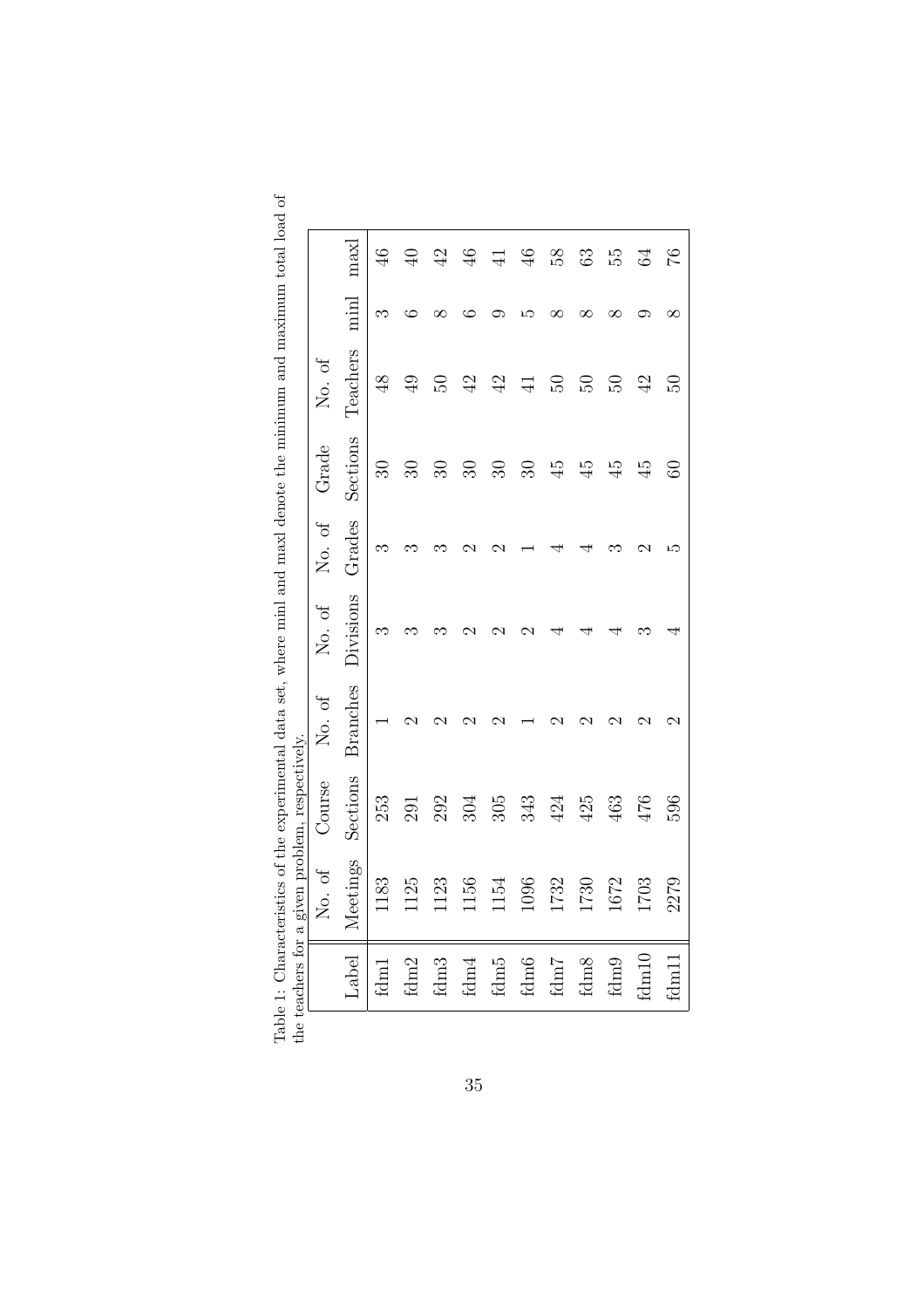| Label $\setminus$ v.e.r | 1                           |                             |     | $0.75$ $0.5$ $0.25$ |     |
|-------------------------|-----------------------------|-----------------------------|-----|---------------------|-----|
| fdm1                    | 1                           | 2                           | 3   | 4                   | 5   |
| fdm2                    | 3                           | 3                           | 3   | 3                   | 3   |
| fdm3                    | 1                           | 3                           | 3   | 3                   | 5   |
| fdm4                    | 1                           | $\mathcal{D}_{\mathcal{L}}$ | 3   | 4                   | 5   |
| fdm5                    | 3                           | 3                           | 3   | 3                   | 3   |
| fdm6                    | $\mathcal{D}_{\mathcal{L}}$ | 1                           | 5   | 3.5                 | 3.5 |
| avr.                    | 1.8                         | 2.3                         | 3.3 | 3.4                 |     |

Table 2: Performance comparison of ICMA for various violation elimination ratios (v.e.r) based on ranking for each problem instance.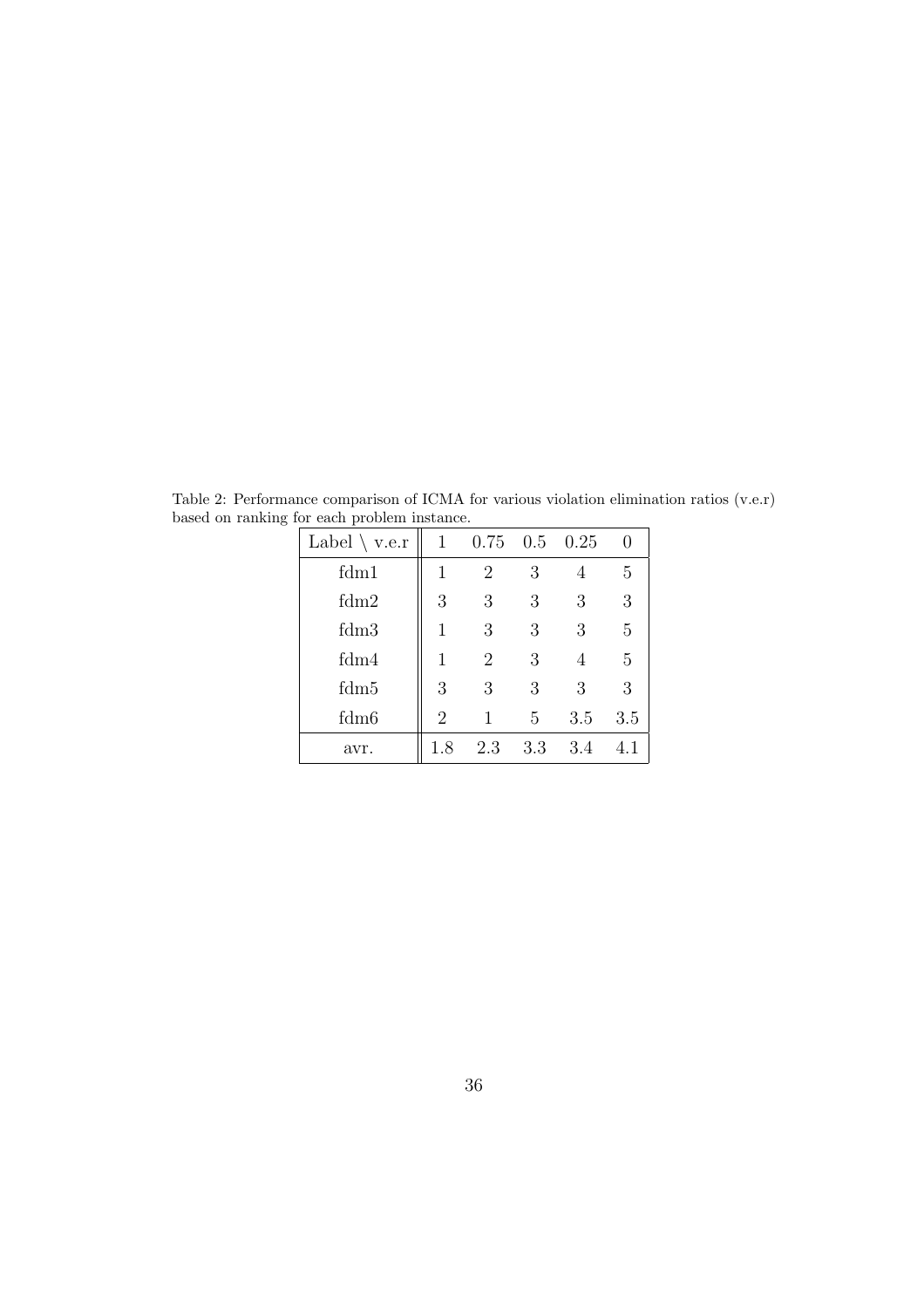|                               |                                          |                        |      | Conventional MA |        |      |                 | ICMA  |           |        |
|-------------------------------|------------------------------------------|------------------------|------|-----------------|--------|------|-----------------|-------|-----------|--------|
| $label \label{eq:label}$      | s.r.                                     | $avr.$ $viol.$ $st.d.$ |      | $avr.$ $gen.$   | st.d.  | s.r. | $avr.$ $viol.$  | st.d. | avr. gen. | st.d.  |
| $\ensuremath{\text{fdm1}}$    | 0.28                                     |                        | 2.59 | 1067            | 315.94 | 0.40 |                 | 1.89  | 886       | 336.19 |
| ${\rm fdm2}$                  | $\tilde{\mathbf{z}}$<br>$\frac{6}{1}$    |                        | 1.38 | 735             | 417.32 | 0.68 |                 | 1.08  | 660       | 350.85 |
| ${\rm fdm3}$                  | $\overline{C}$                           |                        | 2.59 | 1158            | 207.8  | 0.18 | 2               | 1.82  | 1053      | 126    |
| fd $m4$                       |                                          | $\overline{5}$         | 4.77 | 1312            | 45.72  |      | $\overline{10}$ | 4.19  | 1230      | 37.71  |
| fdm<br>5 $\,$                 | 0.56                                     |                        | 0.65 | 828             | 486.41 | 0.58 | $\circ$         | 0.65  | 798       | 413.29 |
| fdm $6$                       | $\tilde{\mathbf{z}}$<br>$\sum_{i=1}^{n}$ | ഥ                      | 3.11 | 1339            | 73.65  | 0.04 | ນດ              | 2.75  | 1263      | 60.19  |
| $\rm fdm7$                    |                                          | $\overline{2}$         | 4.64 | 1531            | 52.26  |      |                 | 3.51  | 1404      | $40.5$ |
| $fdm8$                        | 4<br>0.4                                 |                        | 2.02 | 1090            | 511.44 | 0.36 |                 | 1.51  | 1069      | 352.3  |
| fd $m9$                       | 4<br>$\ddot{\circ}$                      | ເລ                     | 4.64 | 1486            | 158.96 | 0.18 | ಌ               | 3.43  | 1370      | 190.75 |
| $\ensuremath{\mathrm{fdm10}}$ |                                          | $\mathbb{C}$           | 3.89 | 1675            | 88.91  |      | $\frac{2}{1}$   | 3.07  | 1572      | 60.03  |
| ${\rm fdm}11$                 |                                          | $\overline{2}$         | 4.85 | 1802            | 85.1   |      | $\infty$        | 3.54  | 1625      | 68.23  |

Table 3: Comparison of MAs, where  $s.r., avr.$  (and  $st.d.$ ),  $viol.$  and  $gen.$  denote success rate, average fitness, standard deviation, violations and generations, respectively. For each problem, the bold entry marks the best pe violations and generations, respectively. For each problem, the bold entry marks the best performing approach; the comparison Table 3: Comparison of MAs, where s.r., avr. (and st.d.), viol. and gen. denote success rate, average fitness, standard deviation, cri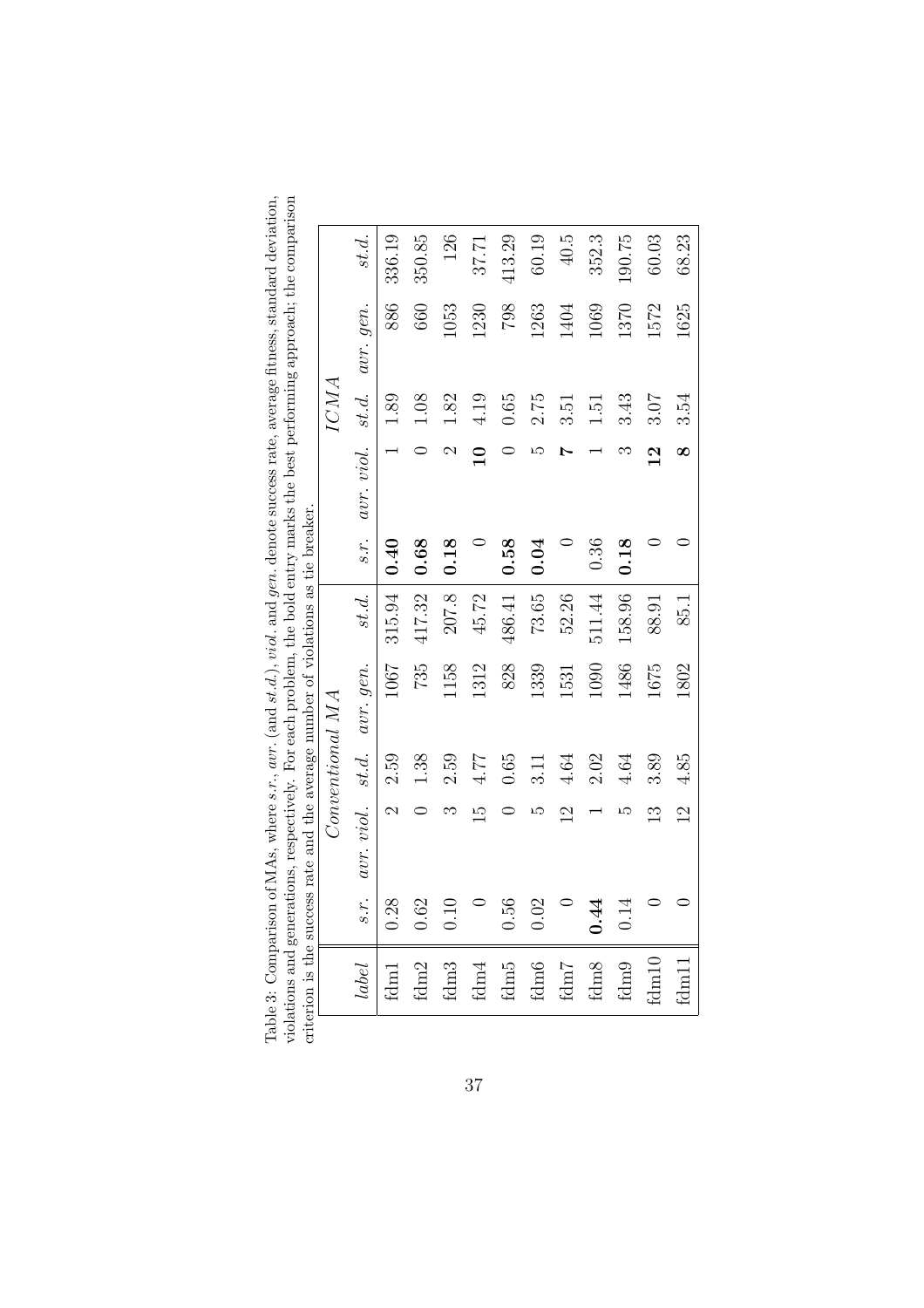| sance is provided in<br>erion is the success |                | parenthesis. For each problem, the bold entry marks the best performing approach; the comparison<br>rate and the average number of violations as tie breaker.<br>$\frac{1}{2}$ |                 |                           |       |               |                      |             | $\begin{bmatrix} 1 \\ 1 \\ 2 \end{bmatrix}$ |       |  |
|----------------------------------------------|----------------|--------------------------------------------------------------------------------------------------------------------------------------------------------------------------------|-----------------|---------------------------|-------|---------------|----------------------|-------------|---------------------------------------------|-------|--|
|                                              |                |                                                                                                                                                                                | Conventional MA |                           |       |               |                      | <b>ICMA</b> |                                             |       |  |
| label                                        | best           |                                                                                                                                                                                |                 | avr. vid. st.d. avr. gen. |       |               |                      |             | st.d. best avr. viol. st.d. avr. gen.       | st.d. |  |
| fddm <sub>6</sub>                            | ೫              | 52                                                                                                                                                                             | 8.4             | 1264                      | 34.1  | $\frac{0}{1}$ | $\overline{6}$       | 54          | 1323                                        | 5.4   |  |
| $fd2$ ( $fdm2$ )                             |                |                                                                                                                                                                                | $\frac{1}{3}$   | 1301                      | 36.7  |               |                      |             | 1152                                        | 20.7  |  |
| $fd3$ $(fdm3)$                               | $\mathfrak{D}$ | $\overline{0}$                                                                                                                                                                 | 4.2             | 1293                      | 17.8  |               |                      |             | 1165                                        | 28.6  |  |
| fdd (fdm4)                                   | QÞ             | 69                                                                                                                                                                             | 9.3             | 1213                      | 34.9  |               | $\frac{8}{3}$        |             | 1204                                        | 25.6  |  |
| $fd5$ $(dm5)$                                |                |                                                                                                                                                                                |                 | 1031                      | 472.8 |               |                      |             | 888                                         | 339.9 |  |
| fd6 (fdm1                                    |                | $\Im$                                                                                                                                                                          |                 | 1286                      | 21.5  |               | $\overline{\square}$ | 3.9         | 1128                                        | 34.1  |  |

Table 4: Comparison of MAs, where  $s.r., \mathit{avr}.$  (and  $st.d., \mathit{viol}.$  and  $\mathit{gen}.$  denote success rate, average fitness, standard deviation, violations and generations, respectively. The label of the modified version of each cor Table 4: Comparison of MAs, where s.r., avr. (and st.d.), viol. and gen. denote success rate, average fitness, standard deviation, violations and generations, respectively. The label of the modified version of each corresponding raw problem instance is provided in parenthesis. For each problem, the bold entry marks the best performing approach; the comparison criterion is the success rate and the average number of violations as tie breaker. insta<br>crite